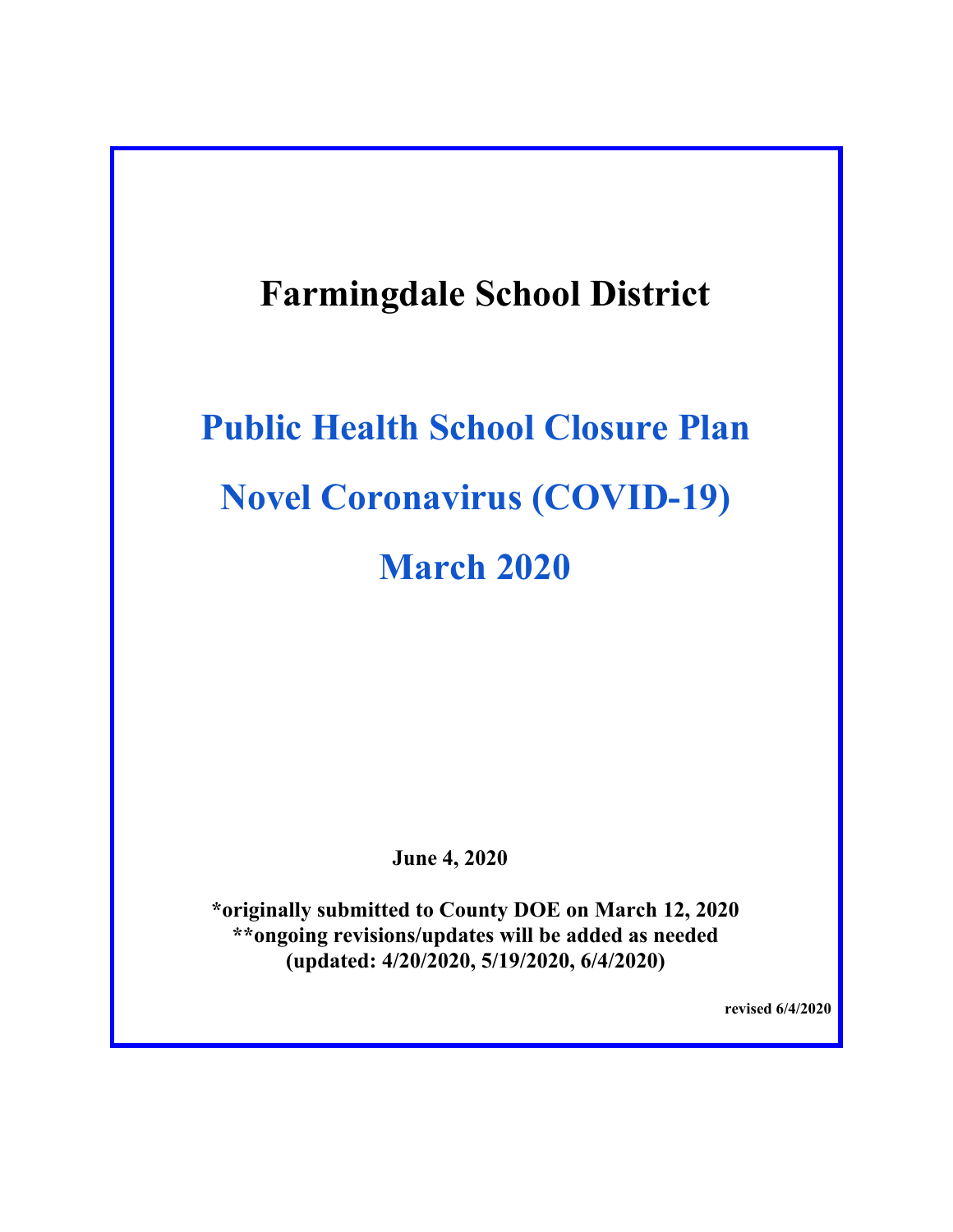# **Preparation - Pandemic Outbreak Definition & Background**

A pandemic is defined as a disease affecting or attacking the population of an extensive region, including several countries, and/or continents. Pandemic flu occurs when a new influenza virus emerges for which people have little or no immunity, and for which there is no vaccine. The disease spreads easily person-to-person, causes serious illness, and can sweep across the country and around the world in a very short time.

The development of vaccines, antiviral drugs and other medical advances has provided new tools in the fight against emerging diseases, but only provides limited impact. Existing influenza vaccine only protects against previously circulating strains of the disease. About six to nine months are required to develop a vaccine in response to a newly identified strain, a period during which the entire population is vulnerable.

The response to, and mitigation of, the health and social consequences of influenza pandemic will take place at both the state and local levels, with the New Jersey Department of Health and Senior Services assuming the lead for the public health response. Based on studies of past pandemics, the most effective approach is to be prepared to take action early and quickly.

The following Pandemic Outbreak Plan, an addendum to the district's Safety & Emergency Plan, is designed with this goal in mind and to address the unique challenges that could rapidly unfold as related to pandemic outbreaks.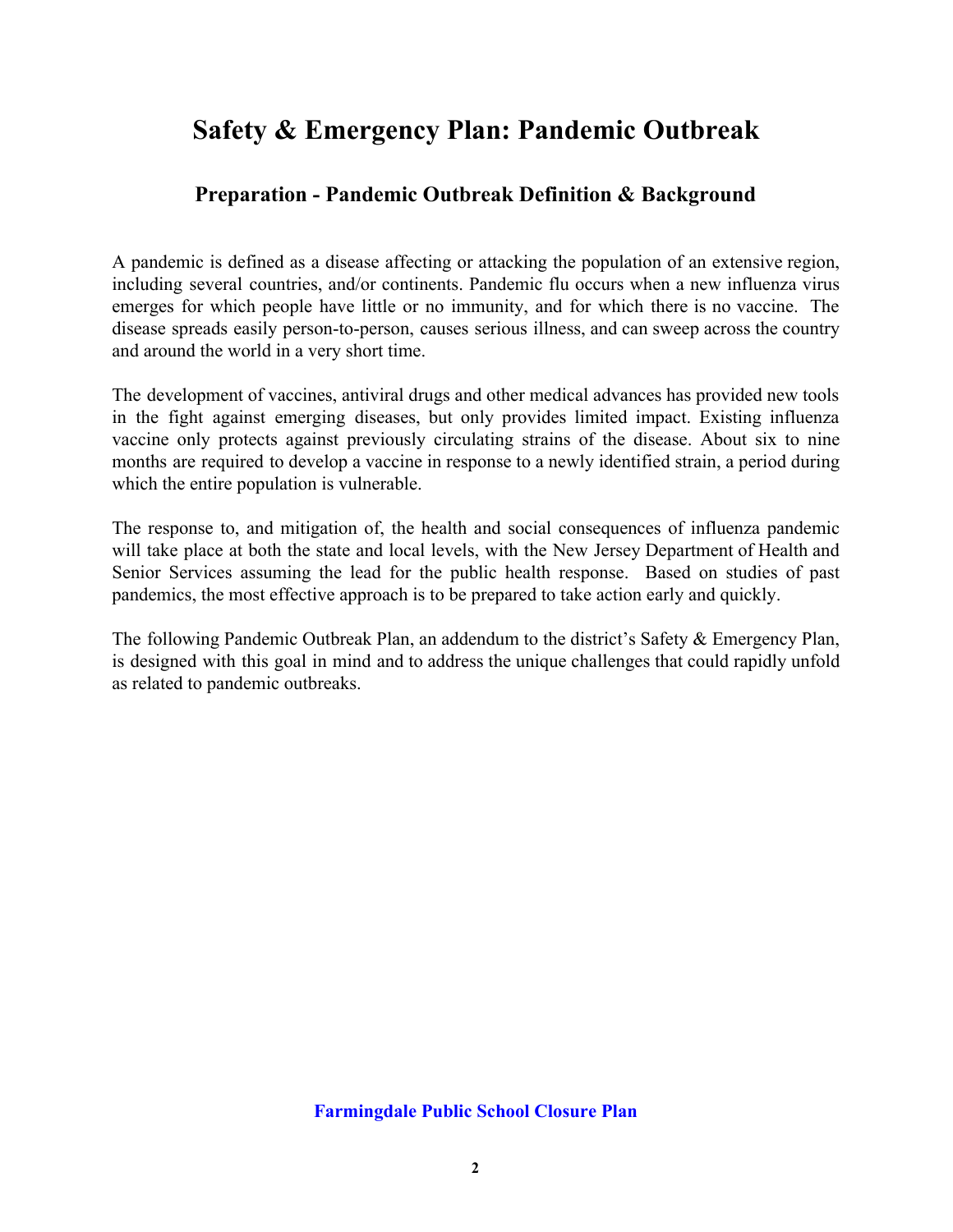# **Preparation - Pandemic Outbreak COVID-19 Information**

#### **Adapted from a March 2020 New Jersey Department of Health Memo**

Many childcare centers, school administrators, teachers and parents within New Jersey are concerned about how the current outbreak of the 2019 Novel Coronavirus (COVID-19) will impact their communities and wish to take appropriate steps to mitigate any risks. The word "novel" means new. The Centers for Disease Control and Prevention (CDC) is working hard to learn as much as possible about this new virus so that they can better understand how it spreads and its associated illness. The New Jersey Department of Health is also working hard by developing guidance and education materials should this new virus impact our residents.

Though the CDC considers COVID-19 to be a serious public health concern based on current information, the immediate health risk to the general U.S. public is considered low at this time. The CDC and the World Health Organization are closely monitoring the national and global situation and providing ongoing guidance. At this time, the CDC recommends avoiding nonessential travel to China, Iran, Italy and South Korea. There are additional countries with travel alerts. Updated travel information specific to COVID-19 can be found at [https://www.cdc.gov/coronavirus/2019-ncov/travelers/index.html.](https://www.cdc.gov/coronavirus/2019-ncov/travelers/index.html)

**What is the difference between seasonal and novel coronavirus?** Coronaviruses are a family of viruses and there are different types of coronavirus within that family, much like there are different types of influenza viruses. Coronaviruses in general are not new and are a frequent cause of respiratory illnesses such as the common cold. Coronaviruses tend to circulate in the fall and winter months, similar to influenza. Most people get infected with these viruses at some point in their lives. The type of coronavirus that has recently emerged in Wuhan, China **is a new type** of coronavirus and is infecting people for the first time (which means that people do not have any immunity to it). This newly discovered virus is called SARS-CoV-2 and is causing a disease named COVID-19.

**What are common symptoms of COVID-19?** Information to date suggests this virus is causing symptoms consistent with a respiratory illness such as cough, fever, and shortness of breath.

**How is COVID-19 spread?** At this time, it's unclear how easily or sustainably this virus is spreading between people. Typically, with most respiratory viruses, people are thought to be most contagious when they are most symptomatic (the sickest). Chinese officials report that sustained person-to-person spread in the community is occurring in China. Similar spread has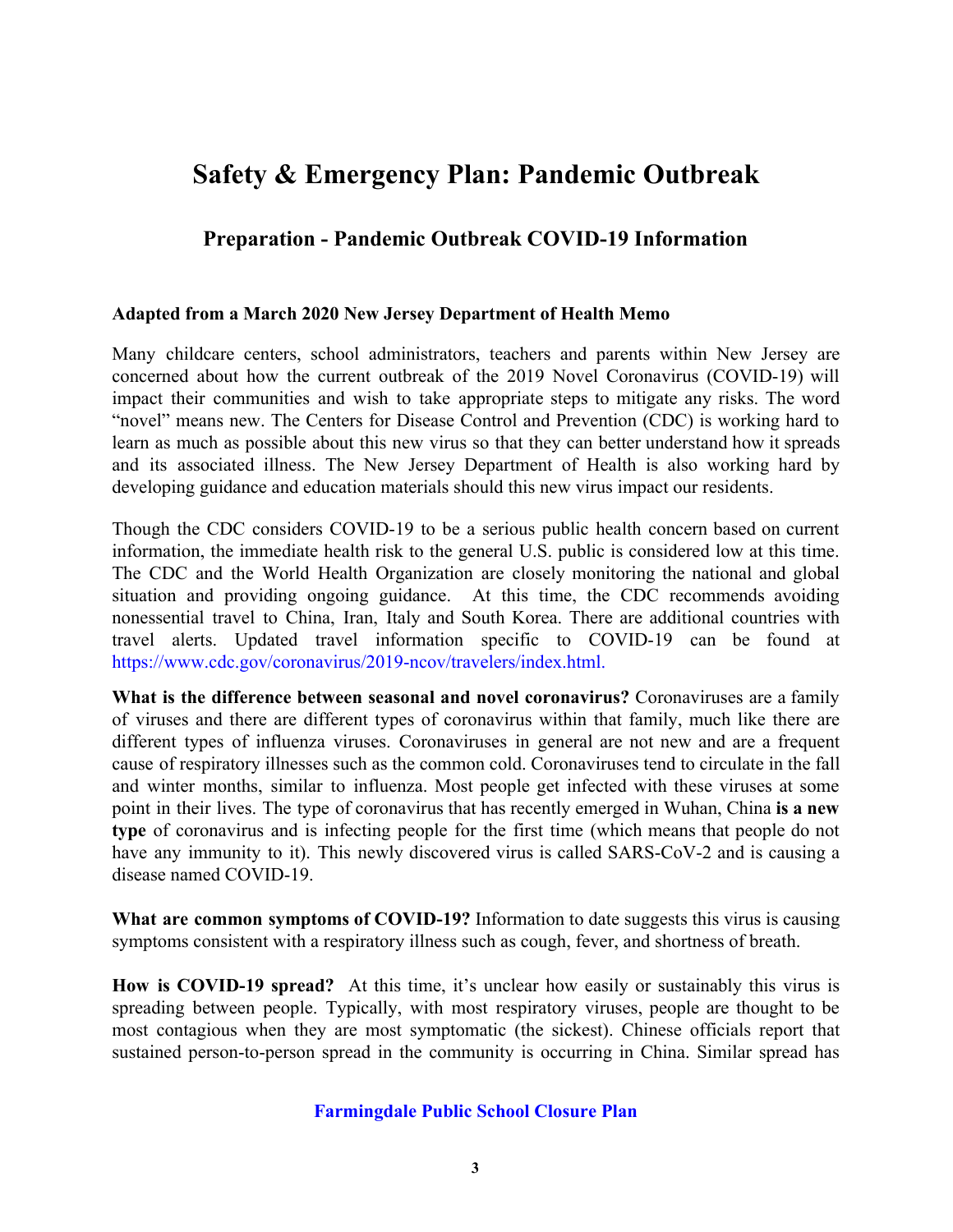been reported in other countries. Person-to-person spread in the United States has been detected but the risk to the general public remains low. Cases in healthcare settings, like hospitals, may also occur.

**What measures can be taken to prevent COVID-19?** There is currently no vaccine to prevent COVID-19 infection. The best way to prevent infection is to avoid being exposed to this virus. However, as a reminder, CDC always recommends everyday preventive actions to help prevent the spread of respiratory viruses.

**How is COVID-19 treated?** Currently, there is no specific antiviral treatment recommended for the coronavirus. There is no vaccine to prevent this virus, and the CDC advises that the best way to prevent infection is to avoid being exposed to this virus.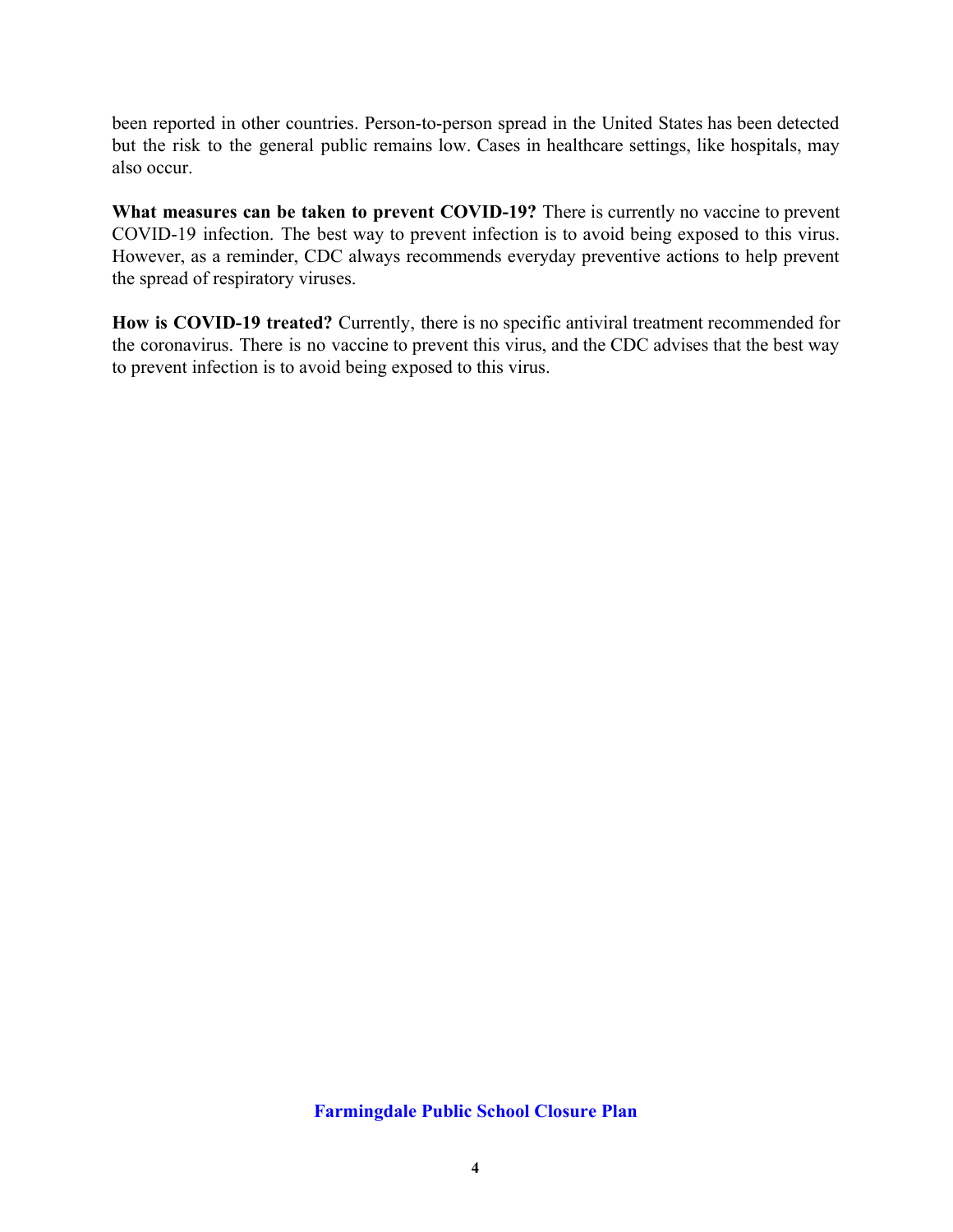# **Preparation - Pandemic Outbreak District Policies & Regulations**

The following District Policies and Regulations address various components of our response to pandemic outbreaks, including:

- [Policy 2412](https://drive.google.com/file/d/1pgLIdacZAxccnYI1s_c8SxIoOQ_d-CxB/view?usp=sharing) and Regulation  $2412$  Home Instruction Due to Health Condition
- [Policy 2700](https://drive.google.com/file/d/1dCppIF86blSsI7pE3lgObPq1zuMCfn9I/view?usp=sharing)  Services to Non-Public School Students
- [Policy 5305](https://drive.google.com/file/d/1oICSTD8QNWsxbKV0TDLW_nT7GfVRnk3F/view?usp=sharing)  Health Services Personnel
- [Policy 5306](https://drive.google.com/file/d/1JgY4uopvh_DRU5qt6vTfrQIwXk5CCatd/view?usp=sharing) and [Regulation 5306](https://drive.google.com/file/d/1Cfg2D5_dXKUrcHalOxRX4vUV_Aq0qOvl/view?usp=sharing)  Health Services to Non-Public Schools
- [Policy 5307](https://drive.google.com/file/d/1_uv1ei-EUnoWY8QepYOvWWnr-XL-S0_4/view?usp=sharing)  Nursing Services Plan
- [Policy 5310](https://drive.google.com/file/d/1Dpcih1s-7o_q-VlhrpRGXnnTZjXEXAlL/view?usp=sharing) and [Regulation 5310](https://drive.google.com/file/d/1jW3uKT_8LHxZJw7YghnV6obcSU73BY5s/view?usp=sharing)  Health Services
- [Policy 5320](https://drive.google.com/file/d/14f8IasWCi9QsFcWrSiSpwGi5fdFo8zNS/view?usp=sharing) and [Regulation 5320](https://drive.google.com/file/d/18N6LGAK8koFFQ8JqBq1ImE7K-2L9CXlQ/view?usp=sharing)  Immunization
- [Policy 7420](https://drive.google.com/file/d/14HaWzTDGf5OSDwTTnCXdijjur4ruPQ9U/view?usp=sharing) and [Regulation 7420](https://drive.google.com/file/d/13H3G_JmHpDyR2UU4u6wl1-x0o7YCmcf6/view?usp=sharing)  Hygienic Management
- $\bullet$  [Policy 8420](https://drive.google.com/file/d/1Z0Hk9rEJwZsGQcVHrcj7M2HoC3tQTpnU/view?usp=sharing)  Emergency and Crisis Situations
- $\bullet$  [Policy 8441](https://drive.google.com/file/d/1atmTcdtwb8Cr3B4fcJNqs1KvAQoYDAKh/view?usp=sharing) and [Regulation 8441](https://drive.google.com/file/d/1fjw5Vv-uMDek5xEXkrJ58wn2Fa8DIt1i/view?usp=sharing)  Care of Injured and Ill Persons
- [Policy 8451](https://drive.google.com/file/d/1B9oiMbBZ44Ziemug76vRXVU1eKMaLUMM/view?usp=sharing) and [Regulation 8451](https://drive.google.com/file/d/1yR51kchhx9YkJBWlEGi-frDVhAiBWfkt/view?usp=sharing)  Control of Communicable Disease

These policies and regulations may be accessed on our website at [www.farmingdaleschools.com](http://www.farmingdaleschools.com/) under the "BOE Policies tab.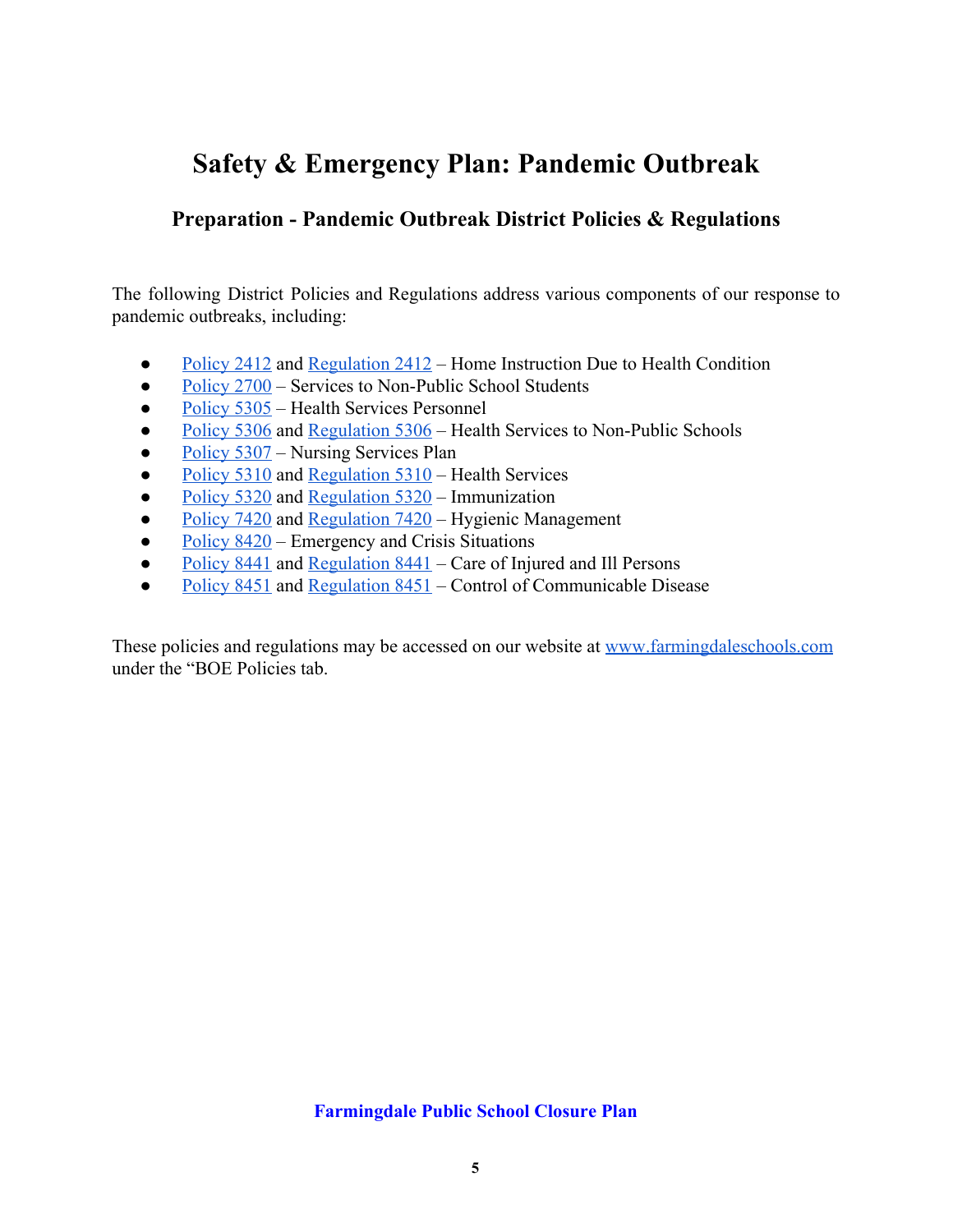# **Preparation - District Safety & Emergency Response Team**

| <b>Edith Conroy</b>       | Superintendent                          | 732-938-9611 |
|---------------------------|-----------------------------------------|--------------|
| <b>Bill Shaffer</b>       | <b>BOE President</b>                    | 732-938-9611 |
| <b>Katy Kokolus</b>       | <b>School Nurse</b>                     | 732-938-9611 |
| <b>Hope Ruetiman</b>      | <b>Coordinator of Special Education</b> | 732-938-9611 |
| <b>Amanda Vitale</b>      | <b>Special Education/Tech Teacher</b>   | 732-938-9611 |
| <b>Kristeeena Conklin</b> | <b>Middle School/SE Teacher</b>         | 732-938-9611 |
| <b>Kim Walsh</b>          | <b>Fourth Grade Teacher</b>             | 732-938-9611 |
| <b>Jessica Costelloe</b>  | <b>First Grade Teacher</b>              | 732-938-9611 |
| <b>Katelyn Roman</b>      | <b>School Counselor</b>                 | 732-938-9611 |
| <b>Tara Dyevoich</b>      | <b>Early Elementary SE Teacher</b>      | 732-938-9611 |
| <b>Janet Farrell</b>      | <b>School Secretary/Webmaster</b>       | 732-938-9611 |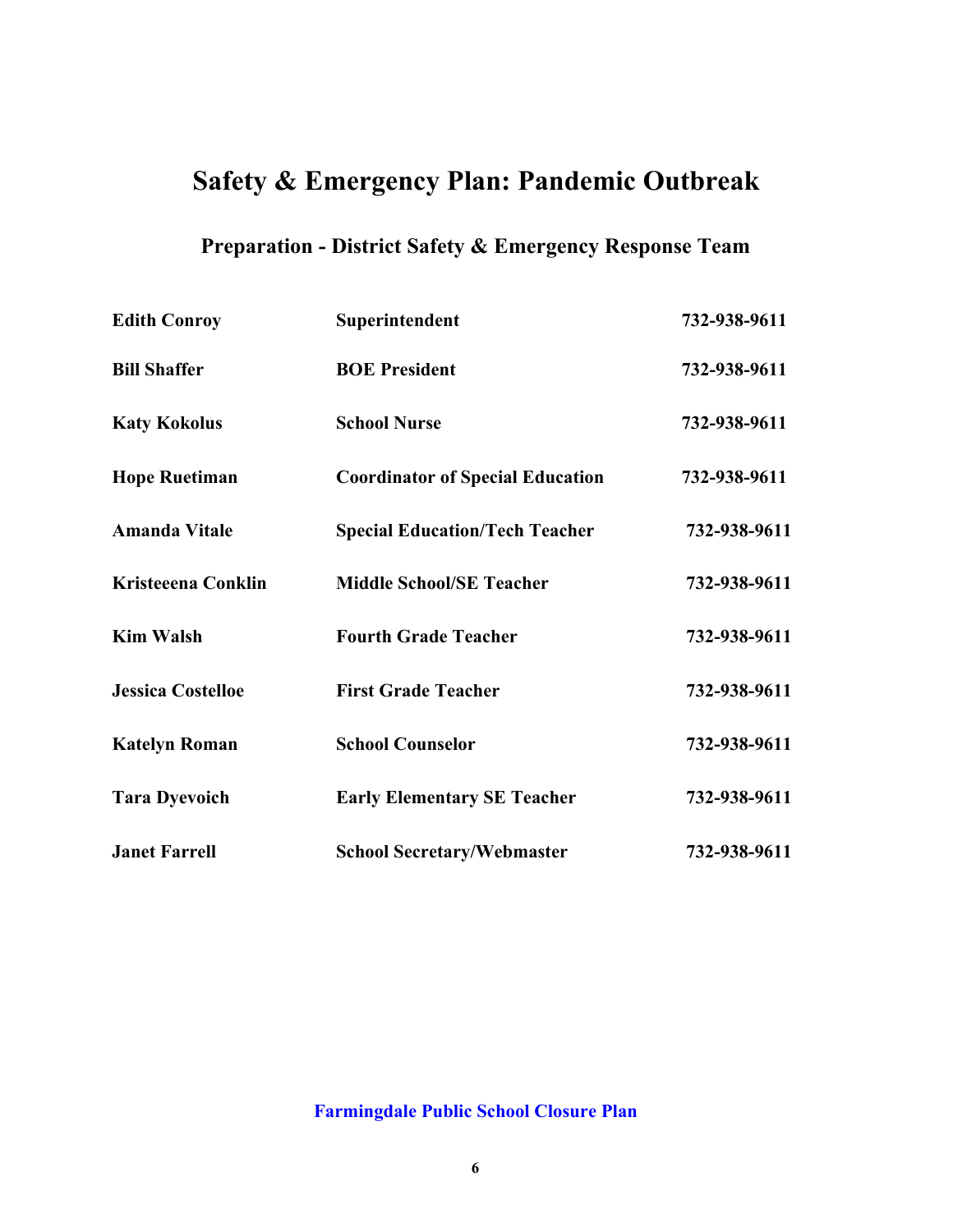# **Farmingdale Demographic Information-As of 5/19/20**

|                         | Farmingdale District |
|-------------------------|----------------------|
| <b>Total Enrollment</b> | 170                  |
| Homeless                | 4                    |
| Free                    | 43                   |
| Reduced                 | $\overline{4}$       |
| Spec. Ed.(IEP)          | 31                   |
| <b>ELL</b>              | $\mathbf 0$          |
| <b>PEA</b>              | 14                   |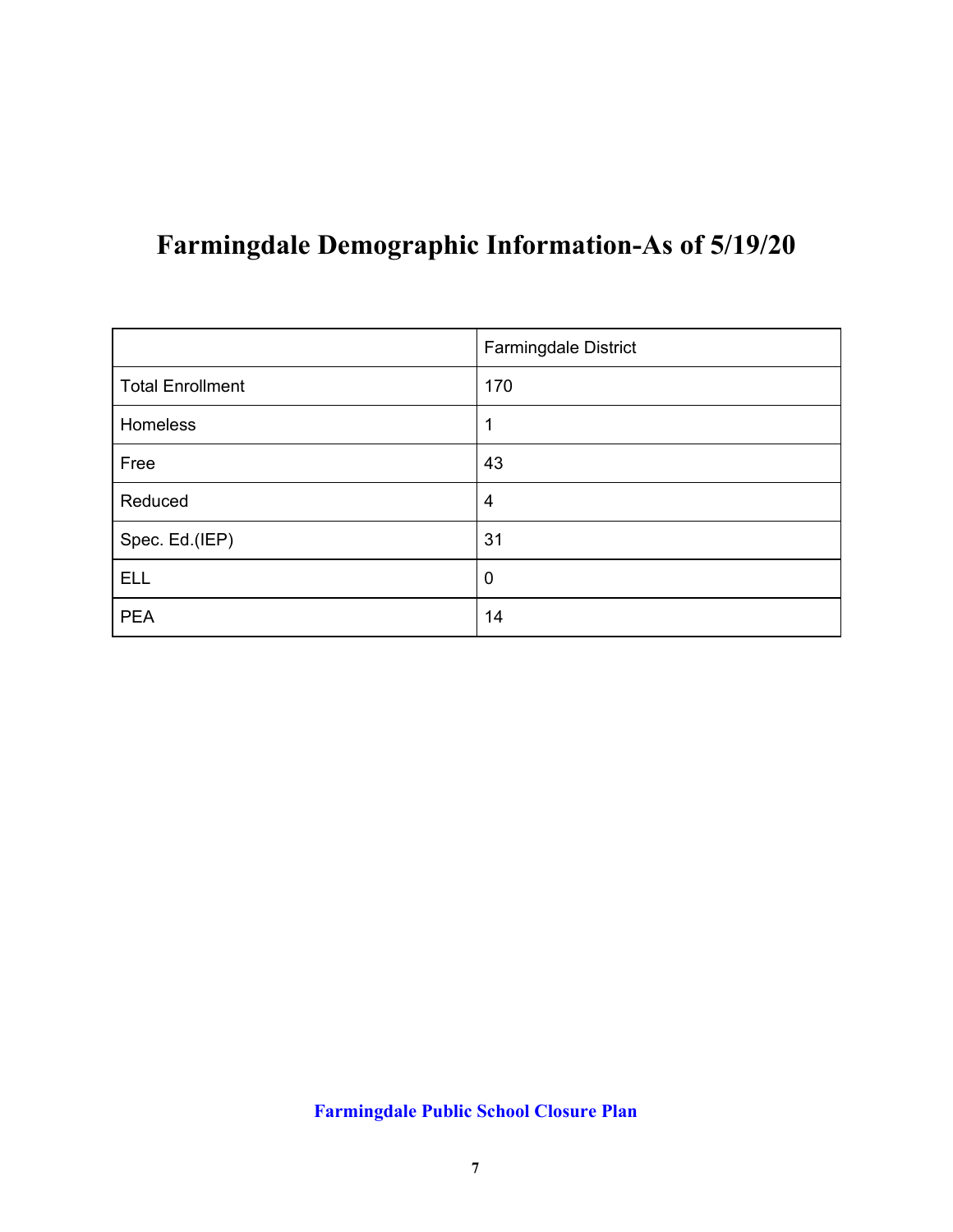# **The following actions were undertaken by the Farmingdale School District:**

| <b>CORONAVIRUS</b><br><b>PREPAREDNESS</b><br><b>BRIEFING CALL</b> | District participated in Coronavirus Preparedness<br>Briefing Call with Governor Murphy and NJ<br>Health Commissioner Persichilli                               | 3/3/2020               |
|-------------------------------------------------------------------|-----------------------------------------------------------------------------------------------------------------------------------------------------------------|------------------------|
| <b>HAND SANITIZERS</b>                                            | Hand sanitizers provided to all classrooms,<br>common areas, and main entrances to schools.<br>The district has routinely used alcohol-based<br>hand sanitizer. | 2019-20 school<br>year |
| <b>CLEANING</b><br><b>PROTOCOLS</b>                               | Additional cleaning protocols were initiated<br>throughout the district.                                                                                        | 1/2/2020               |
| <b>TEACHER</b><br><b>RESOURCES</b>                                | The district provided teachers with information<br>on hygiene and illness.                                                                                      | 2/11/2020              |
| <b>PARENT</b><br><b>COMMUNICATION</b>                             | A letter was sent home to all families and posted<br>on the district website regarding COVID-19.                                                                | 2/27/2020              |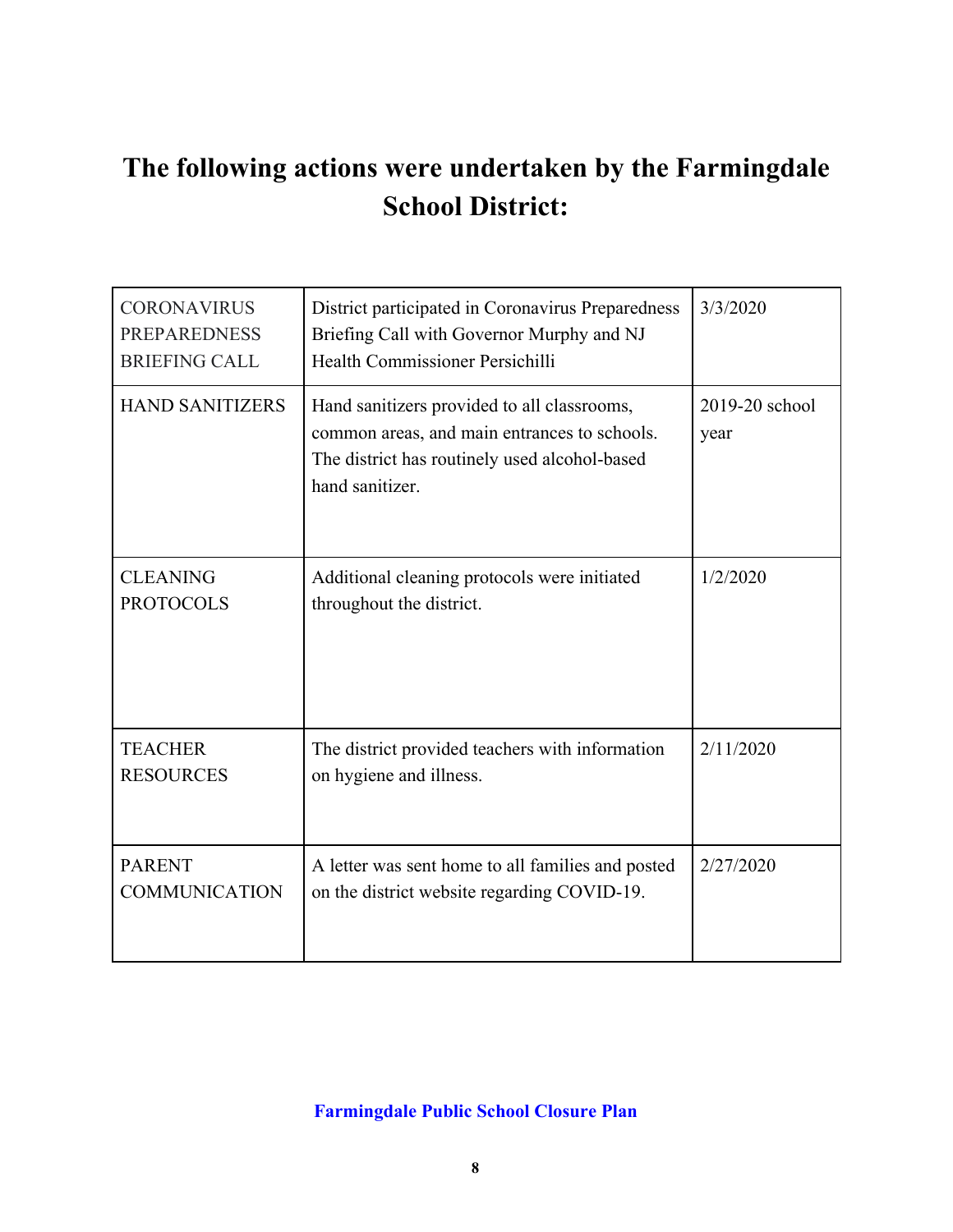| <b>STUDENT</b><br><b>ATTENDANCE</b><br><b>MONITOR</b><br><b>PROTOCOL</b>                                              | Our school secretary and school nurse monitor<br>attendance daily through an identified protocol.<br>Nurse tracks and notifies administration of trends<br>and data.                                                                          | 2019-20 school<br>year |
|-----------------------------------------------------------------------------------------------------------------------|-----------------------------------------------------------------------------------------------------------------------------------------------------------------------------------------------------------------------------------------------|------------------------|
| <b>TECHNOLOGY</b><br><b>SURVEY</b>                                                                                    | A parent letter/technology survey was sent home<br>to all families.                                                                                                                                                                           | 3/9/2020               |
| <b>EMERGENCY</b><br><b>INSTRUCTIONAL</b><br><b>PLANS</b>                                                              | Farmingdale Action Team met to plan and<br>discuss the development of instructional content<br>in the event of emergency closure. All staff<br>received Farmingdale School District<br>COVID-19 Continuity of Instruction Action Plan<br>2020 | 3/11/2020              |
| <b>TEACHER</b><br>PLANNING/<br><b>RELEASE TIME FOR</b><br><b>TEACHERS TO</b><br><b>DEVELOP LESSON</b><br><b>PLANS</b> | A schedule was created to provide planning time<br>for all teachers.                                                                                                                                                                          | 3/11/2020              |
| <b>EMERGENCY FOOD</b><br><b>SERVICE</b><br><b>PREPARATION</b>                                                         | The Business Administrator developed a plan to<br>feed (free and reduced lunch) students in the<br>event of a closure.                                                                                                                        | 3/10/2020              |
| <b>DISTRICT</b><br><b>EMERGENCY</b><br><b>PREPAREDNESS</b><br>PLAN - COVID-19                                         | Developed District Emergency Preparedness<br>Plan - COVID-19.                                                                                                                                                                                 | 3/10/2020              |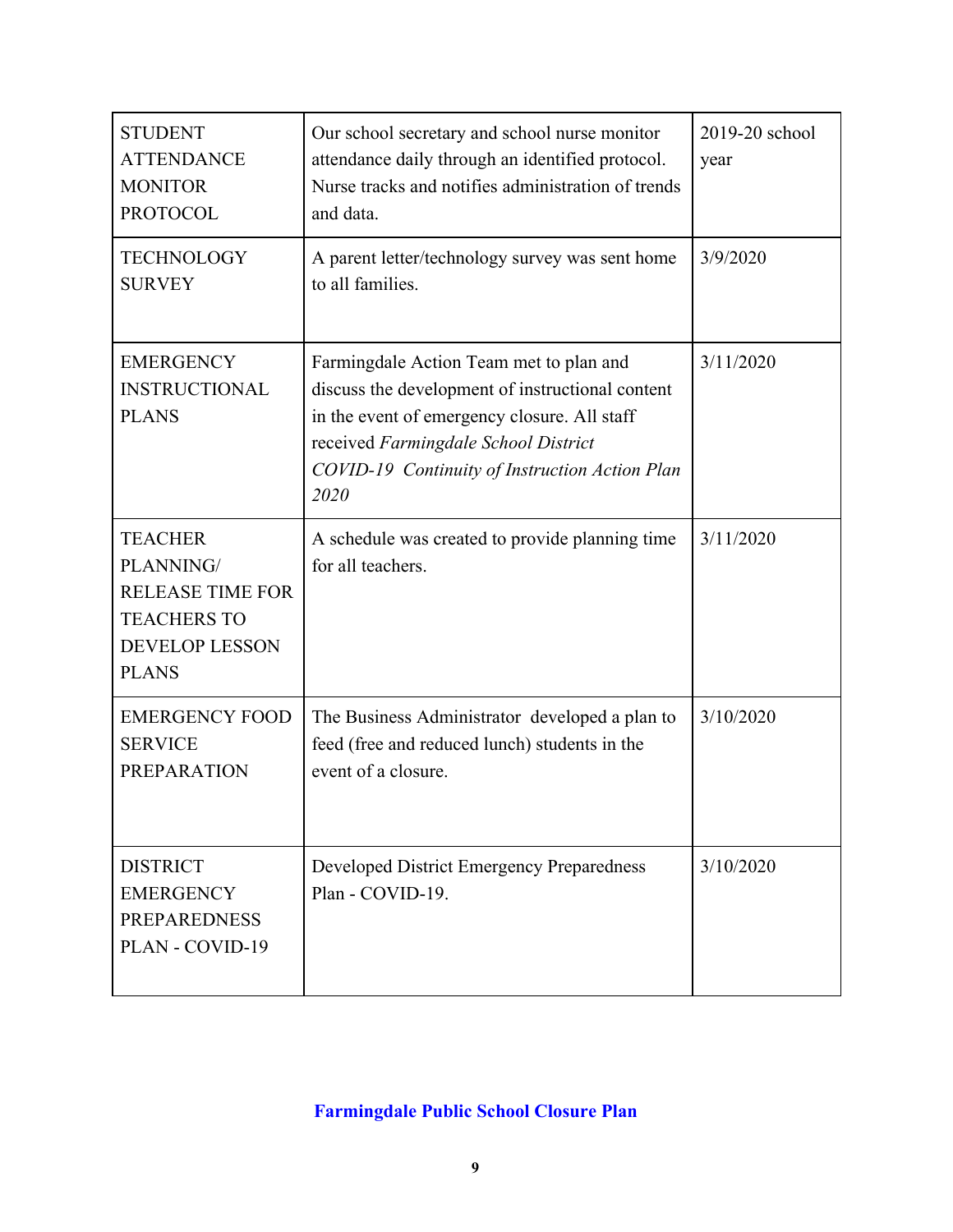# **Preparation - Pandemic Outbreak Continuity of Operations Responsibilities**

Identified Essential Personnel:

- Superintendent
- Business Administrator
- $\bullet$  Custodial Staff (2)
- Teachers for technology distribution over the first two weeks (4) at the discretion of the Superintendent
- Nurse (1) for medication distribution and lunch distribution over the first two weeks

# Superintendent of School or Designee

- Maintains authority over all pandemic or crisis management plans
- Communicates with the media and parents
- Maintains academics and student learning
- Instructional materials for each New Jersey Student Learning Standard is suggested to be made available and designed to support student learning for up to three weeks
- One Call, Google Classroom, teacher webpages, and/or school and district websites will be used to provide necessary instruction and assignment resources
- Teaching staff members will be expected to continue to develop and deliver instruction and assessments
- Will be mindful of families who are not connected to internet service at home by making available hard copies of assigned work

School Business Administrator/Supervisor of Building & Grounds

- Monitors and maintains the following departments prior to and during any emergency: Facilities (Building & Grounds) and Food Service
- Works with staff in each area to ensure proper responses to any emergency
- Maintains protocol for personnel policies appropriate to both possible long and short term duration of pandemic absences
- Will promote faculty/staff physical and mental well-being
- Plans for cross-training for "core" and "essential" jobs
- Takes appropriate measures to minimize, to the greatest extent possible, the risk of viral transmission in the school facilities with vigorous cleaning policies and practices on a daily basis which include (but are not limited to):
	- Filling of soap and hand sanitizers
	- Ensuring all paper towel holders are filled and functioning at all times
	- Sweeping and wet mopping of all floors
	- Vacuuming of rugs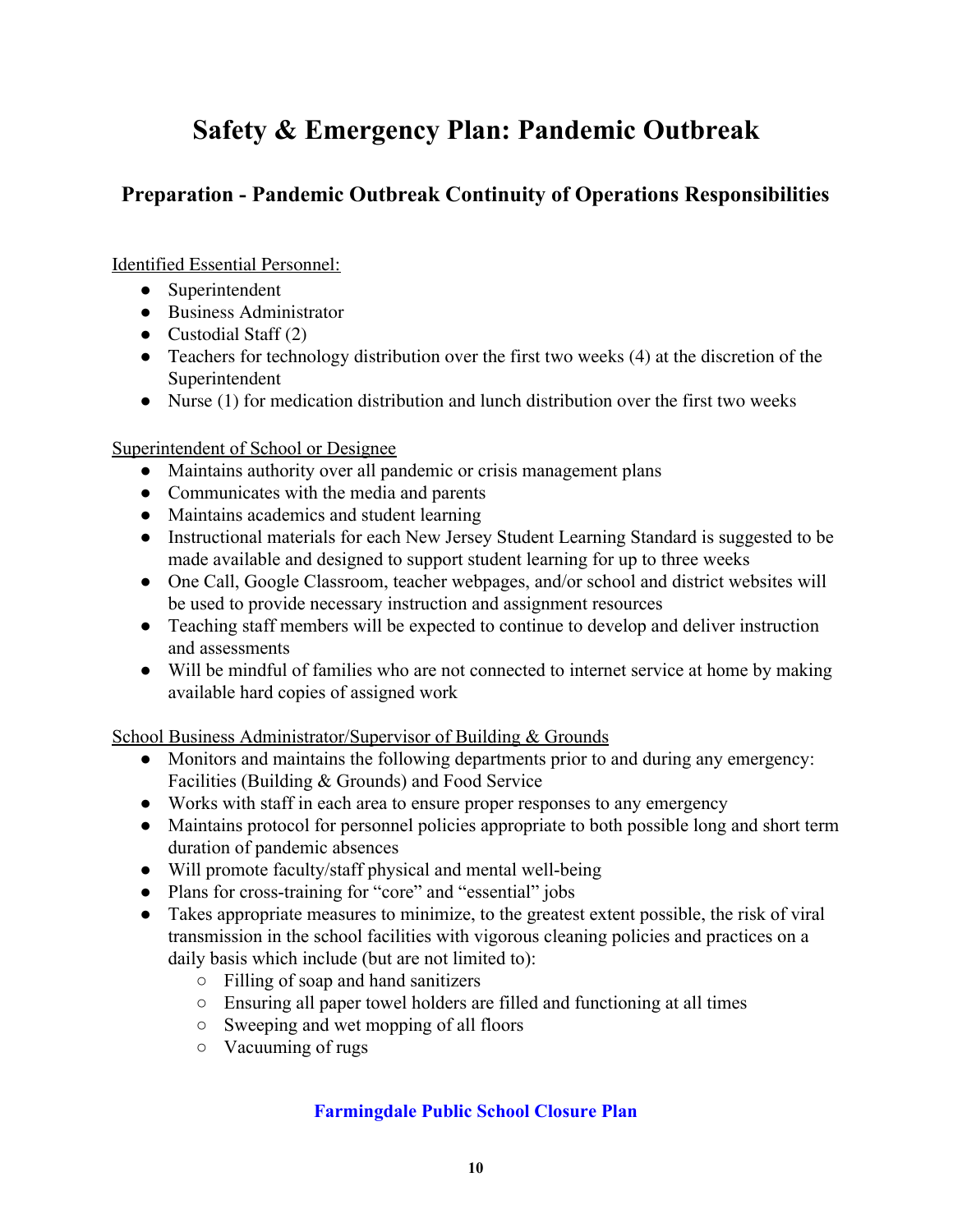- Cleaning and sanitizing of hard surfaces including water fountains, door knobs, work areas, computer keyboards, counter tops, railings, stairwells, and writing tools
- Cleaning and sanitizing of bathrooms toilets, sinks, walls, floors
- Cleaning and sanitizing of cafeterias tables, chairs, food lines
- Cleaning of vents
- Ensures the provision of power, heat and ventilation, water, sewer, and janitorial services
- Maintains the food service environment including serving stations, food storage areas, and food preparation areas
- Ensures servers are exhibiting no symptoms of illness
- Provides a contingency for the continued provision of food for free and reduced lunch students

### Coordinator of Special Services

- Coordinates services to ensure necessary medical supplies and assistance are available
- Communicates as necessary with the Superintendent, the school physician, and the County and State health officials
- Monitors both student and staff absences
- Communicates with the school nurse and assists the district in altering their reaction plan as necessary

# **Adapted from the Centers for Disease Control and Prevention (CDC) website**

At this time, there is no vaccine to prevent coronavirus 2019 (COVID-19). The best way to prevent illness is to avoid being exposed to this virus. However, as a reminder, CDC always recommends everyday preventive actions to help prevent the spread of respiratory diseases, including:

- Avoid close contact with people who are sick
- Avoid touching your eyes, nose, and mouth
- Stay home when you are sick
- Cover your cough or sneeze with a tissue, then throw the tissue in the trash
- Clean and disinfect frequently-touched objects and surfaces using a regular household cleaning spray or wipe
- Follow CDC's recommendations for using a facemask
	- CDC does not recommend that people who are well wearing a facemask to protect themselves from respiratory diseases, including COVID-19
	- Facemasks should be used by people who show symptoms of COVID-19 to help prevent the spread of the disease to others. The use of facemasks is also crucial for [health workers](https://www.cdc.gov/coronavirus/2019-nCoV/hcp/infection-control.html) and [people who are taking care of someone in close settings](https://www.cdc.gov/coronavirus/2019-ncov/hcp/guidance-home-care.html) (at home or in a healthcare facility)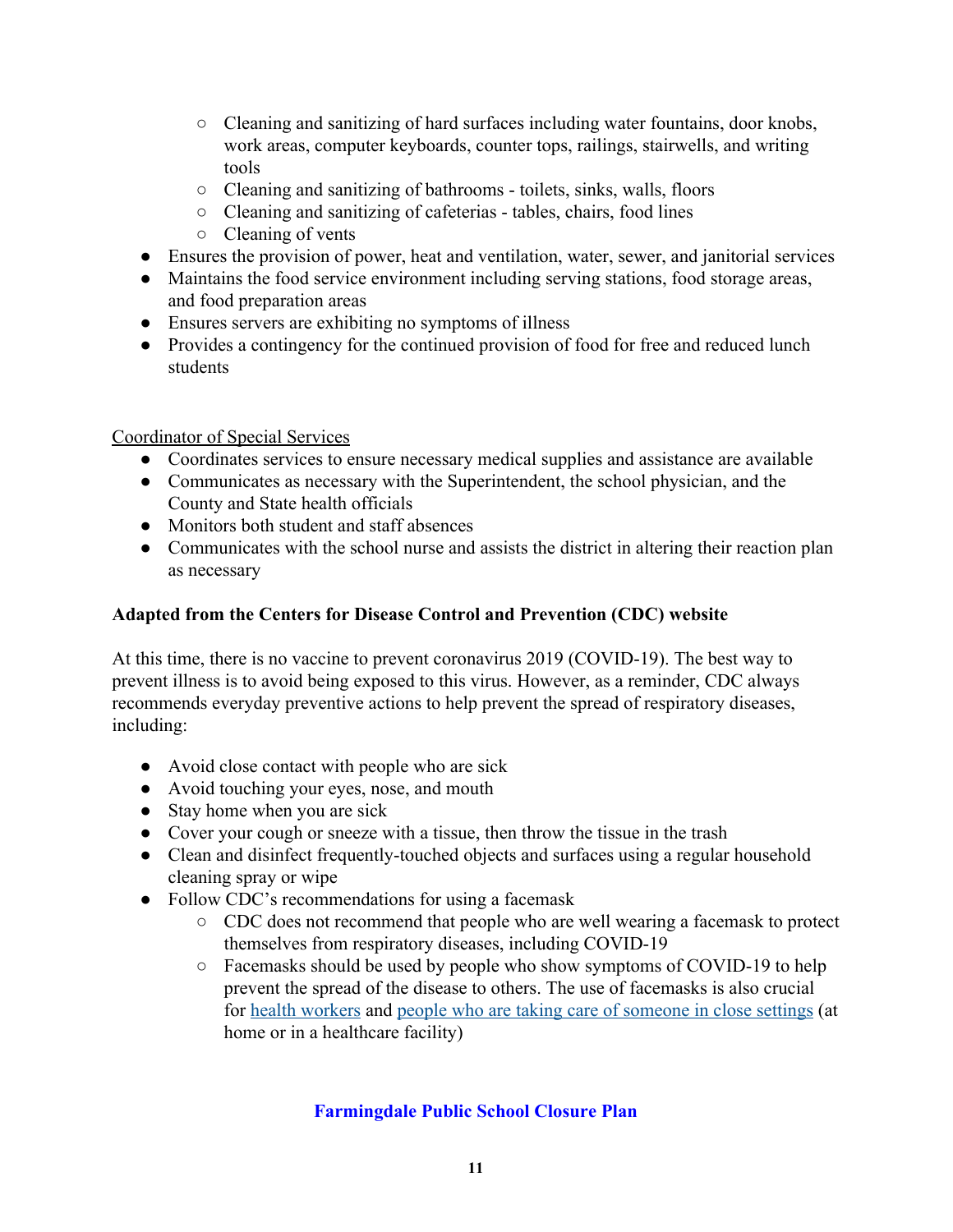- Wash your hands often with soap and water for at least 20 seconds, especially after going to the bathroom; before eating; and after blowing your nose, coughing, or sneezing.
	- If soap and water are not readily available, use an alcohol-based hand sanitizer with at least 60% alcohol. Always wash hands with soap and water if hands are visibly dirty

For information about handwashing, see [CDC's Handwashing](https://www.cdc.gov/handwashing/) website

For information specific to healthcare, see [CDC's Hand Hygiene in Healthcare Settings](https://www.cdc.gov/handhygiene/index.html)

These are everyday habits that can help prevent the spread of several viruses. CDC does have [specific guidance for travelers.](https://wwwnc.cdc.gov/travel/notices/warning/novel-coronavirus-china)

To reinforce this message, the following preventive practices will be conducted and communicated:

- The BA/Supervisor of Buildings & Grounds will ensure that all building bathrooms are continually stocked with soap and paper towels
- The BA/Supervisor of Buildings & Grounds will ensure that all classrooms and common spaces are continually stocked with hand sanitizer
- The BA/Supervisor of Buildings & Grounds will ensure that all student contact spaces are sanitized on a regular basis, if not on a more frequent basis
- The School Nurse will continue to talk with/disseminate messages to students about preventive hygiene practices
- The School Nurse will update staff about preventive hygiene practices, including Classroom Tips and Resources (see pages 14-15 below)
- The School Nurse will continue to monitor illness patterns and absenteeism and advise the BA/Supervisor of Buildings & Grounds of student contact spaces that need additional sanitizing
- Teachers, Building Staff, and Administrators will remind students to cover their coughs and sneezes
- The Superintendent and/or delegate will share preventive practices/needed updates with parents through written letters and school website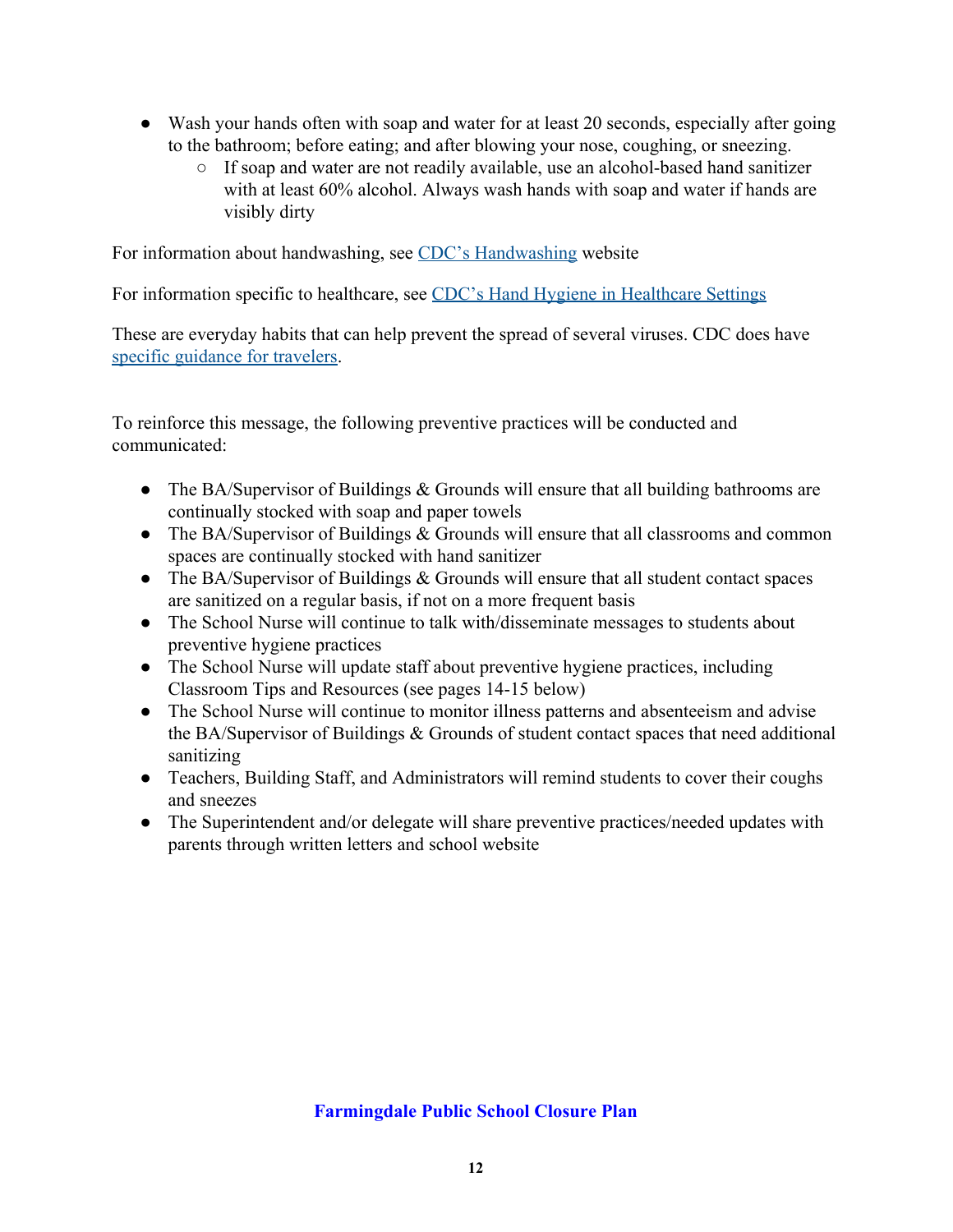# **Safety & Emergency Plan: Pandemic Outbreak Preparation - Pandemic Outbreak Classroom Tips and Resources**

Coronaviruses are a large family of viruses that cause illness ranging from the common cold to more severe diseases. COVID-19 is caused by a novel coronavirus; this means it is a new strain that has not been previously identified in humans. COVID-19 is a respiratory disease that is mainly spread person-to-person. Currently, there is no available vaccine or curative treatment, so the best preventive strategy is to avoid exposure. To reduce the spread of the virus, a variety of approaches will be used, including keeping those who are sick away from others and promoting healthy hygiene strategies. As a reminder, the CDC always recommends everyday preventive actions to help prevent the spread of respiratory diseases.

The CDC recommended checklist that follows provides steps you can take as school leaders to plan for a possible disease outbreak.

- Avoid close contact with people who are sick.
- Avoid touching your eyes, nose, and mouth.
- Stay home when you are sick.
- Cover your cough or sneeze with a tissue, then throw the tissue in the trash.
- Wash your hands often with soap and water for at least 20 seconds, especially after going to the bathroom; before eating; and after blowing your nose, coughing, or sneezing.
	- If soap and water are not readily available, use an alcohol-based hand sanitizer with at least 60 percent alcohol. Always wash hands with soap and water if hands are visibly dirty.
- Perform routine environmental cleaning.
	- $\circ$  Clean and disinfect frequently touched objects and surfaces (e.g., doorknobs, light switches, countertops) with the cleaners typically used. Use all cleaning products according to the directions on the label.
	- Provide disposable wipes so that commonly used surfaces (e.g., keyboards, desks, remote controls) can be wiped down by students and staff before each use.

# **Contact Information/Chain of Command/Resources**

- A staff member or student has the following symptoms (fever, cough, shortness of breath) - contact the School Nurse
- A classroom or area in the building needs to be cleaned contact the School Principal
- A parent ask questions regarding COVID-19 Building Secretary will refer to the School Nurse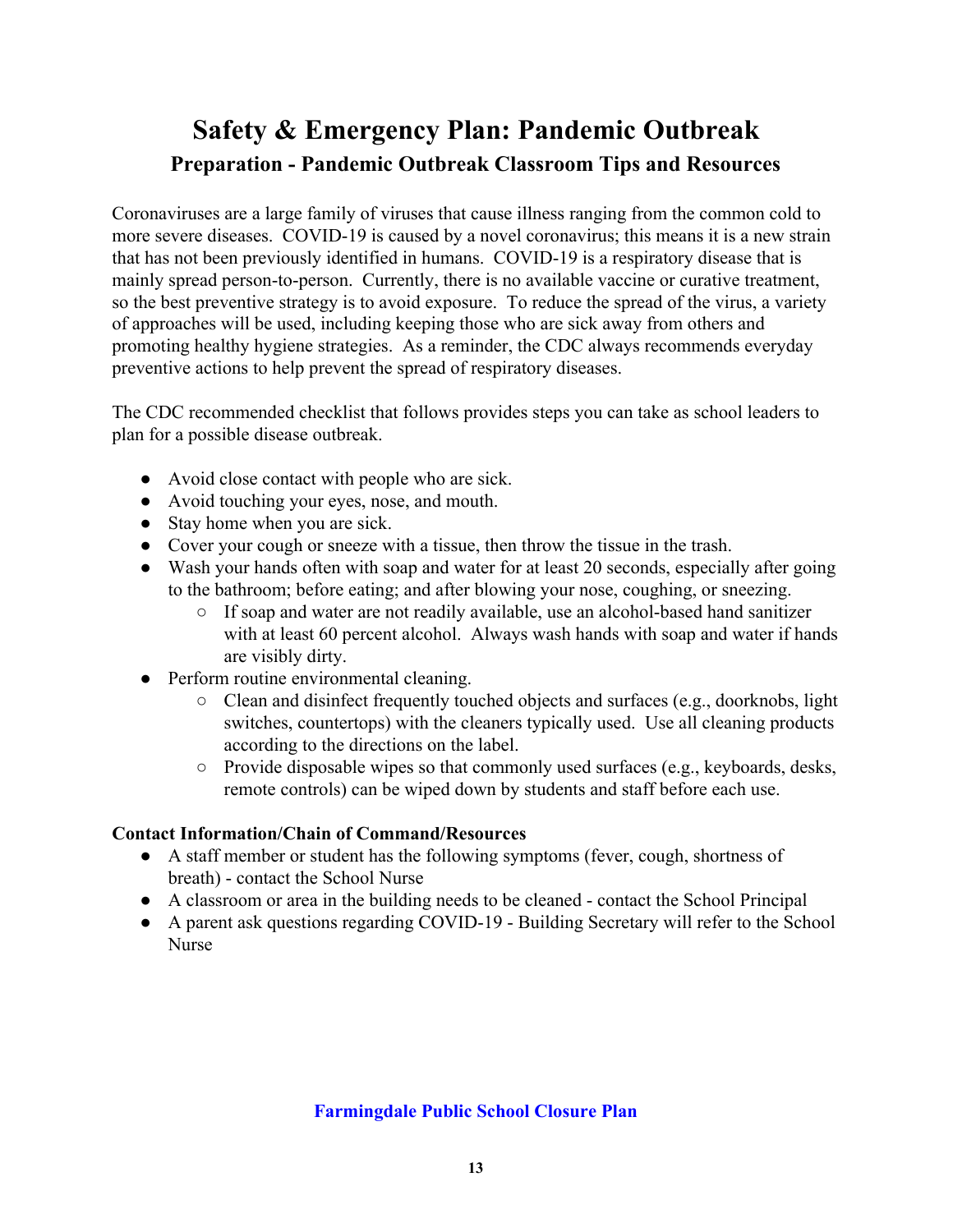# **Precautionary Measures in Response to COVID-19**

According to the CDC, patients with COVID-19 have reportedly had mild to severe respiratory illness. Symptoms may appear 2-14 days after exposure and include fever, cough, and shortness of breath. Call your healthcare professional if you develop symptoms and have been in close contact with a person known to have the disease or if you recently traveled from an area with widespread or ongoing community spread of the disease.

The district is taking the following proactive measures in response to guidance information received regarding COVID-19:

- Appropriate measures are being taken to minimize, to the greatest extent possible, the risk of transmission in the school facilities with vigorous cleaning practices. This includes, but is not limited to, cleaning and sanitizing hard surfaces, bathrooms, and the cafeterias.
- Emergency Operations Plans are being reviewed and updated. These include facilities, transportation and food services.
- Administration continues to monitor information, remains in contact with the school physician, County and State Health Officials and communicates with our school nurse.
- The nurse will continue to monitor students and staff who may exhibit respiratory symptoms. They will adhere to exclusion recommendations from public health. For acute respiratory illness, students and staff must be fever free for 24 hours without fever-reducing medications.

There are common steps that you can take to prevent the spread of any respiratory virus, including the Coronavirus:

- Get your flu vaccine
- Cover your coughs and sneezes with a tissue or into your sleeve, not your hands
- Avoid touching your eyes, nose and mouth
- Wash hands often for at least 20 seconds, especially after coughing or sneezing. Use alcohol based hand sanitizer (60% alcohol) if soap and water are not available
- Stay home if you are sick, especially with a fever
- Avoid close contact with people who are sick
- Avoid shaking hands. An elbow bump is recommended as an alternative
- Use a closed fist or hip to open and close doors whenever possible. Use a knuckle rather than the pad of your finger to turn on light switches
- Practice other good health habits. Get plenty of sleep, be physically active, manage your stress, drink plenty of fluids, and eat nutritious food
- Follow the CDC's recommendations for using a face mask.

The NJDOH has established a hotline (800-222-1222) to answer questions about COVID-19. Operated by the Poison Information and Education System, the 24-hour public hotline is staffed with healthcare professionals and can accommodate callers in multiple languages.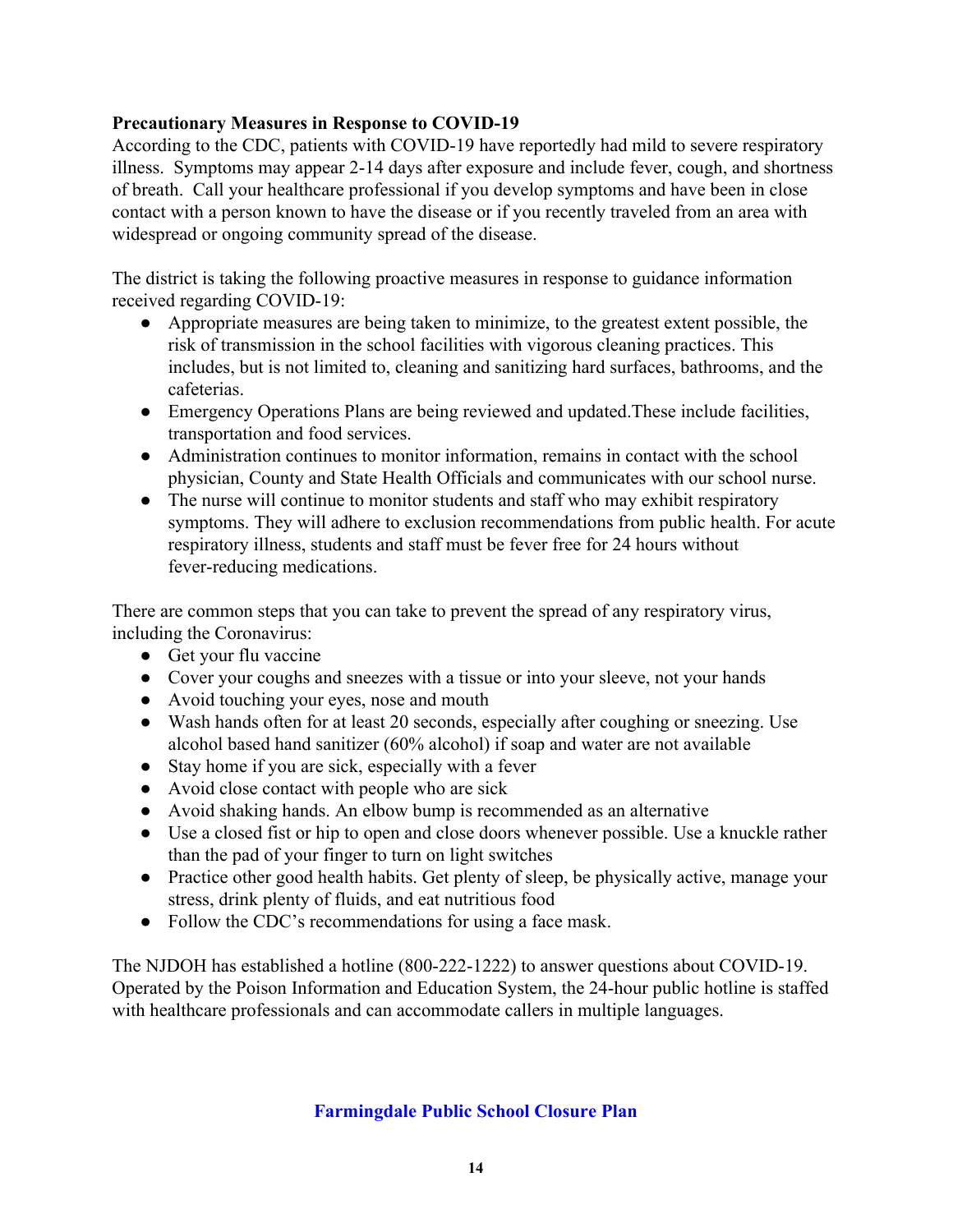# **Preparation - Pandemic Outbreak Monitoring**

#### **What should a school do when a student or staff presents with symptoms of COVID-19?**

- COVID-19 presents with signs and symptoms that may be indistinguishable from much more common respiratory viruses. At this time, respiratory illnesses are much more likely to be due to common viruses (e.g., influenza, common cold) than COVID-19. If a community (or more specifically, a school) has cases of COVID-19, local health officials will help identify those individuals and will follow up on next steps. Schools are not expected to screen students or staff to identify cases of COVID-19.
- Students with fever, cough, or difficulty breathing should be seated in the Nurse's Office, away from others until they can be sent home.
- Staff members should be sent home and advised to seek medical advice.
- Notify your local health department with any questions or concerns about an ill student [www.localhealth.nj.gov.](http://www.localhealth.nj.gov/)

#### **How will the situation be assessed and monitored?**

The following processes and procedures are to be practiced by within the district to continually report the absentee rates for staff and students in collaboration with local health departments once a pandemic has been confirmed as present in New Jersey or once such information has been requested by the Health Department and/or County Superintendent's Office:

- The school nurse will authorize individual student and staff dismissal due to identified and pandemic related symptoms; any students and/or staff members with these symptoms will be sent home immediately and required to remain at home for the infectious period or clearance from a physician. Students awaiting parents/guardians due to illness will be seated away from others in the Nurse's Office or another designated location until pick up.
- The school secretary responsible for attendance reporting will forward, on a daily basis, the names of students who are absent due to pandemic related symptoms to the school nurse (Appendix B); the school nurse will document and monitor medically based absentee rates internally looking for increased reports of absence due to pandemic related illness (Appendix D). All daily and weekly reports will be forwarded to the Superintendent. Absentee rates will not be reported to the Health Department unless guided by the school nurse and/or requested by the Health Department and/or the County Superintendent's Office.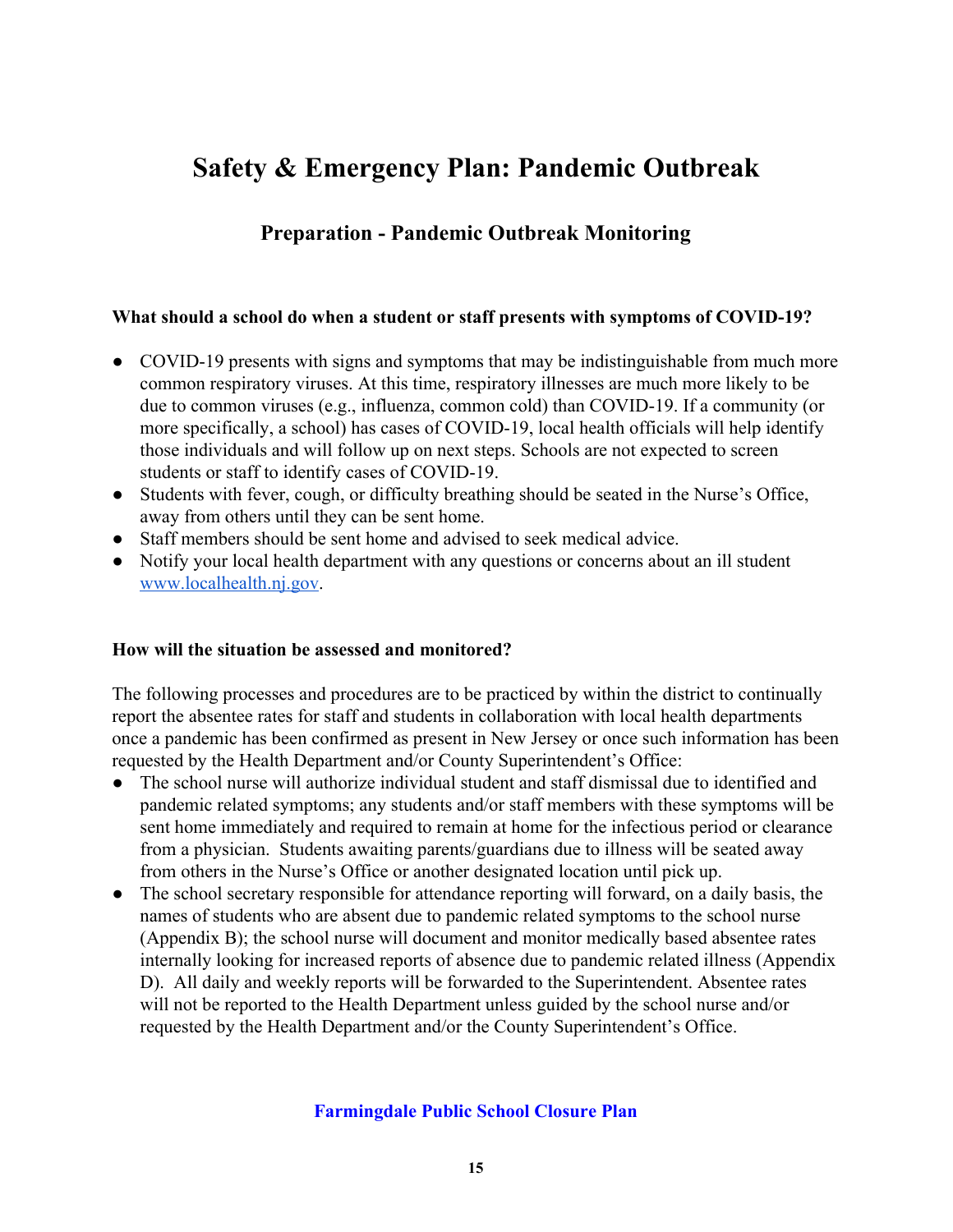• The school secretary will forward the names of staff who are absent due to pandemic related illness to the school nurse and the Superintendent on a daily basis; the school nurse will document and track medically based absentee rates internally looking for increased reports of absence due to pandemic related illness (Appendix D).

In the event of a pandemic outbreak, the following State, County, and Local services serve as a resource to our community:

- Monmouth County Department of Health
- New Jersey Director of Health and Human Services
- New Jersey Department of Human Services: Division of Mental Health & Addictive Services
- New Jersey Department of Agriculture (School lunch program guidance)
- New Jersey Department of Labor (employee guidance)
- Mental Health Association of Monmouth County
- Emergency Services: 911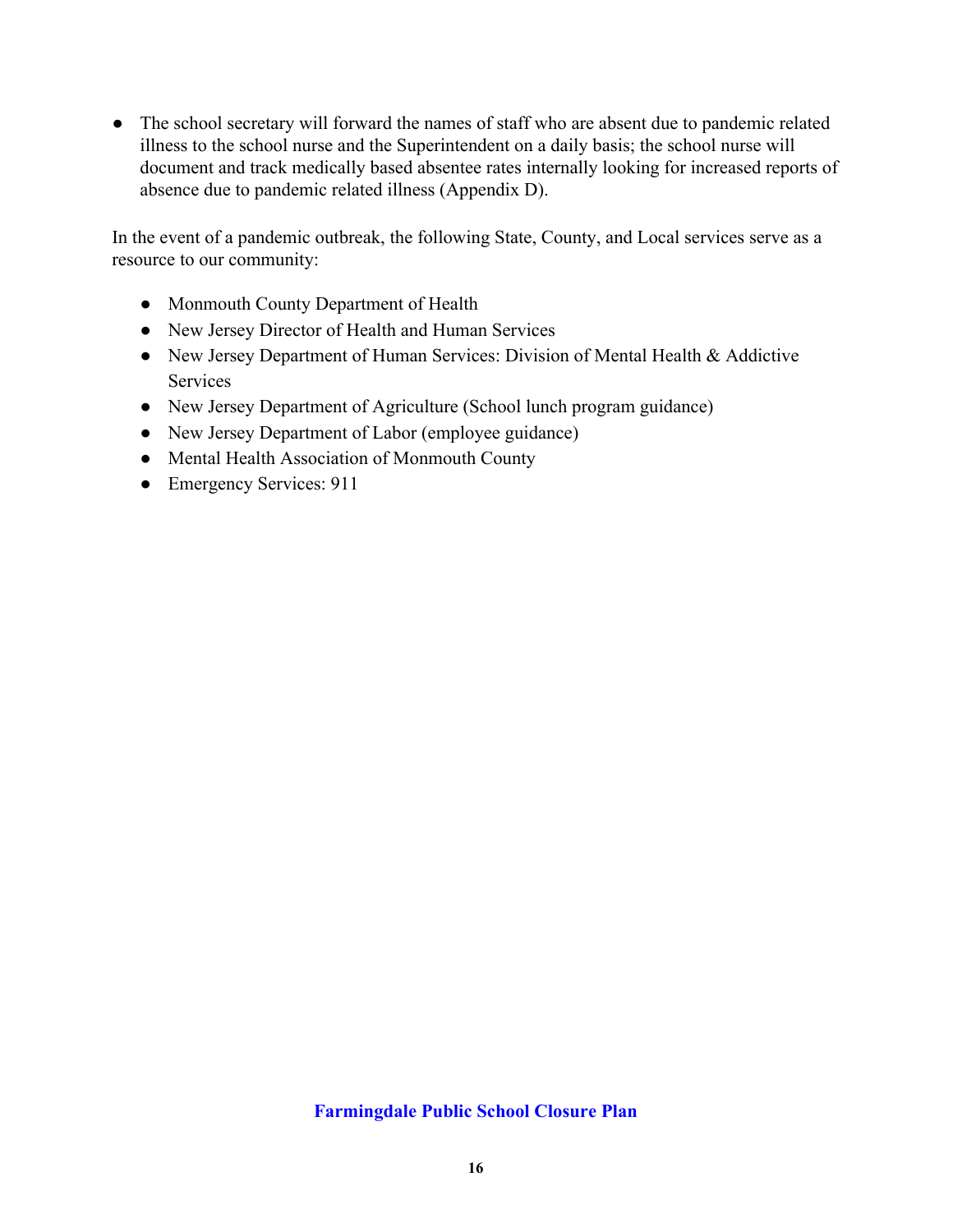# **Preparation - Pandemic Outbreak General Responsibilities**

The following general communication plans will provide general guidance to our various employee units/stakeholder groups:

- Secretaries/Administrative Assistants
	- School Contact Script (Appendix A)
	- Utilize the Absentee Questionnaire for COVID-19 (Appendix B)
	- Utilize the Daily Pandemic Census Log (Appendix C)
- School Nurse
	- Review the Absentee Questionnaire for COVID-19 Daily
	- Review the Daily Pandemic Census Log Daily
	- The school nurse will disseminate messages about preventive hygiene and conduct respiratory etiquette programs within the school building. Dissemination techniques will include, but not be limited to, classroom presentations, school-wide posters, videos and training to staff via in-services or faculty meetings, and/or hand washing signs in all bathrooms
	- Training will be provided in pandemic related symptom identification
- Teachers
	- $\circ$  Take laptop/charging cable home on a daily basis
	- Create a Google Classroom for each class, grades 2-8
- Educational Assistants
	- If staff is to report, Educational Assistants will assist in making copies, preparing materials, and any other tasks deemed necessary to provide instruction to students
- Buildings & Grounds Staff
	- $\circ$  Buildings & Grounds staff will ensure that all building bathrooms are continually stocked with soap and paper towels
	- Buildings & Grounds staff will ensure that all classrooms, common spaces are continually stocked with hand sanitizer
	- $\circ$  Buildings & Grounds staff will ensure that all student contact spaces are sanitized on a daily basis
	- $\circ$  Buildings & Grounds staff will ensure that all buses are sanitized on a daily basis
- Information Technology
	- Staff and student contact details will be annually updated into the Oncourse student data management system for the purpose of accurate communication
	- Contact information has been confirmed in One Call Now System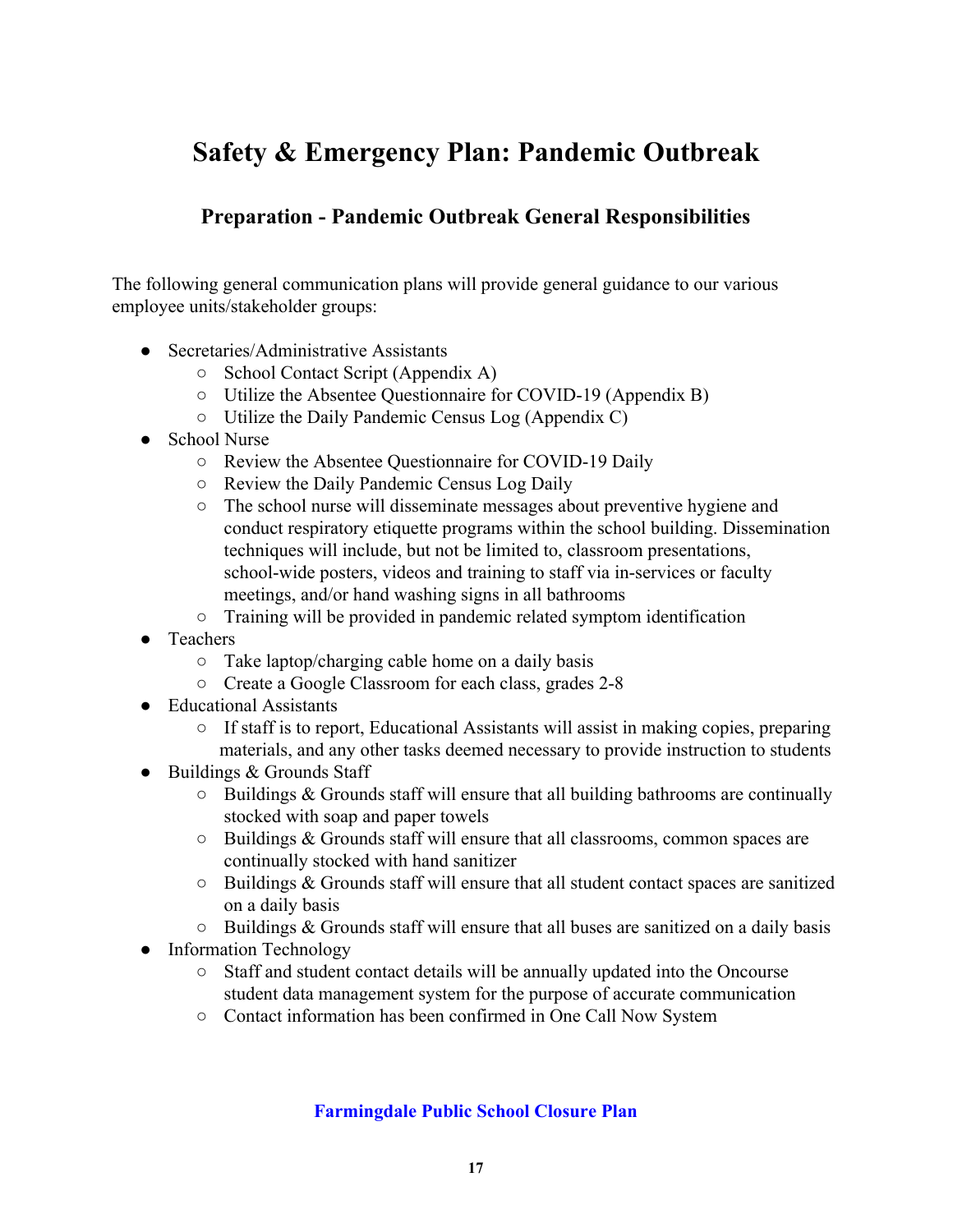- District Administration
	- The Superintendent will assess and announce cancellations of all large group activities including sporting events if directed to do so by the NJ Health Department and/or County Superintendent's office
	- The Superintendent will serve as the contact person for addressing questions and concerns related to the topic of pandemic planning; the primary contact number will be 732-938-9611
	- An electronic system will be used to communicate updates and information to all stakeholders in various formats (text, One Call, email, telephone call, etc.).
	- The Superintendent will provide updates and the latest information to staff, students, and parents via the district website, One Call System, and written letters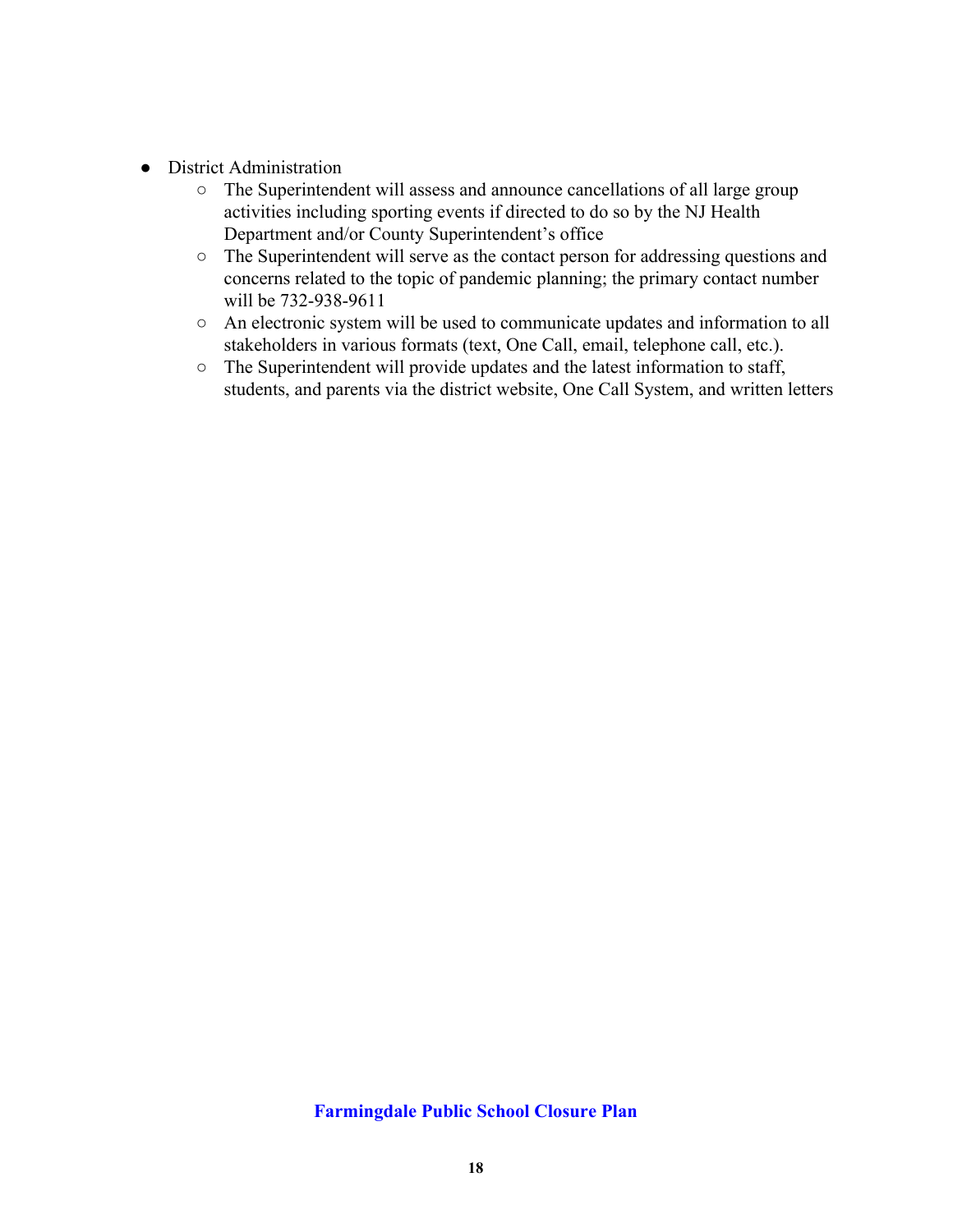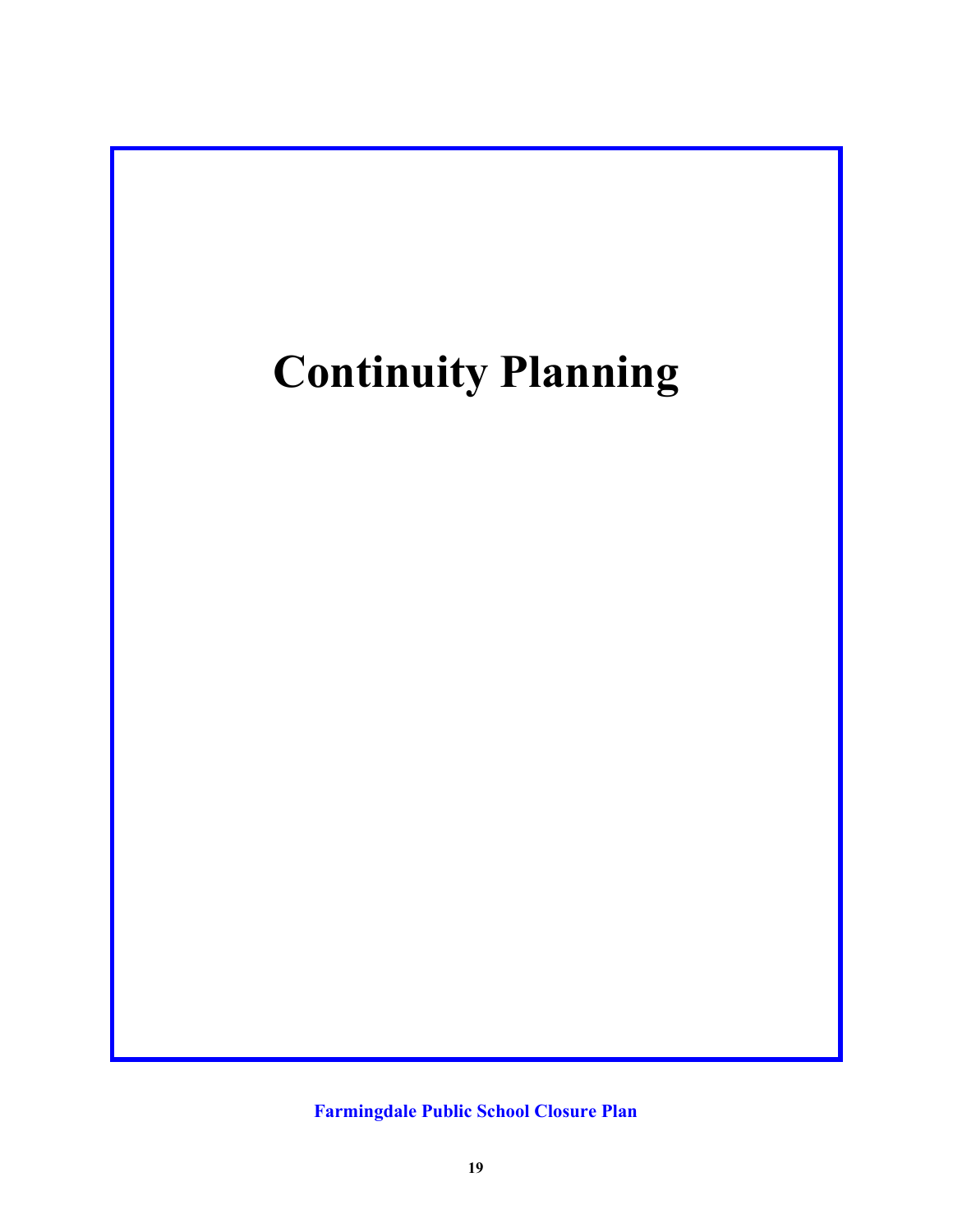# **Continuity Planning - Pandemic Outbreak Continuity Planning Protocol For School Remaining Open**

When necessary, the Superintendent will initiate the following response process:

# Main Office

- The Superintendent will send out a message via the district's One Call System and the district website informing parents that some students are sick but schools remain open, encouraging the school community to refer to handbooks, the school calendar, and school website for additional information
- The Superintendent will provide updates and information to staff, students, and parents via the district website, the district One Call System and the district social media accounts via Twitter and Facebook

### School Nurse

- The school nurse will continue with surveillance reporting procedures, conduct student as well as staff assessments, and provide updates to administration.
- The school nurse will serve as the primary authority for sending home sick staff and students.
- Students and staff deemed ill and having pandemic related symptoms will be sent home immediately and will be required to remain at home for the infectious period or clearance from a physician. Students awaiting parents/guardians due to illness will be seated away from others in the Nurse's Office or another designated location until pick up.
- Student absences will be counted as excused and staff absences will be counted as sick days.

# **Teachers**

- Reinforce student infection control procedures
- Send students to the school nurse who appear ill
- Continue to assist in keeping all student/staff illness information confidential

#### Webmaster

- Send out One Call messages and relevant information as necessary on a regular basis
- Regularly update the website

# Custodial Staff

- Ensure ample supply of sanitizing supplies and daily sanitizations
- Take appropriate actions to minimize the risk of viral transmission in school facilities to the greatest extent possible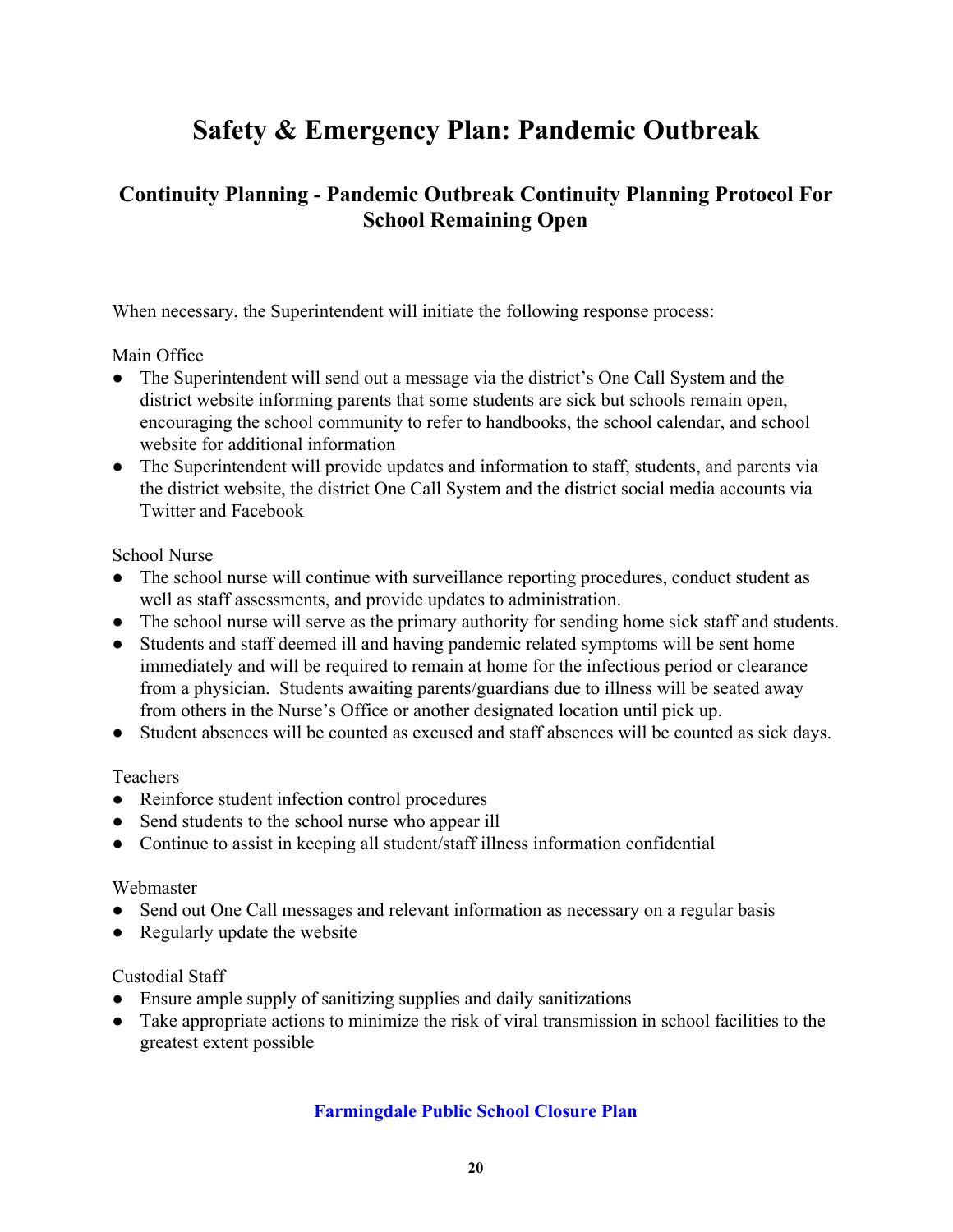- Prepare to restore facilities to their normal use
- Ensure the provision of power, telecommunications, heat and ventilation, water, sewer, janitorial services, etc. appropriate to facilities based on their classification during an event

Secretarial Staff

- Utilize absentee questionnaire and forward all attendance information to building nurse immediately (Appendix B)
- Reinforce student infection control procedures
- Send students who appear ill to the school nurse

School Counselor

• Promote students, faculty, and staff mental well being during the event via in-services, individual and group counseling sessions

When necessary, the Superintendent will initiate the following response process:

Main Office

- Send out One Call, post on the district website and district social media informing parents that schools are closed; encourage school community to refer to handbooks, the school calendar, and school website for additional information.
- Will provide updates to staff, students, and parents via the district website, One Call and district social media.
- Implement The Continuity of Education Services plan
- Check, monitor, and respond to voicemail and email messages on a daily basis
- Monitor staff health and work performance
- Complete reports as necessary

School Nurse

- Check, monitor, and respond to voicemail and email messages on a daily basis.
- Provide health updates to administration for posting on One Call, district website and district social media.

Teachers

- Check, monitor, and respond to voicemail and email messages on a daily basis
- Grade work submitted through continuation of the learning process
- Log pupil, parent, staff contacts
- Prepare lesson plans for the recovery phase
- Complete reports as necessary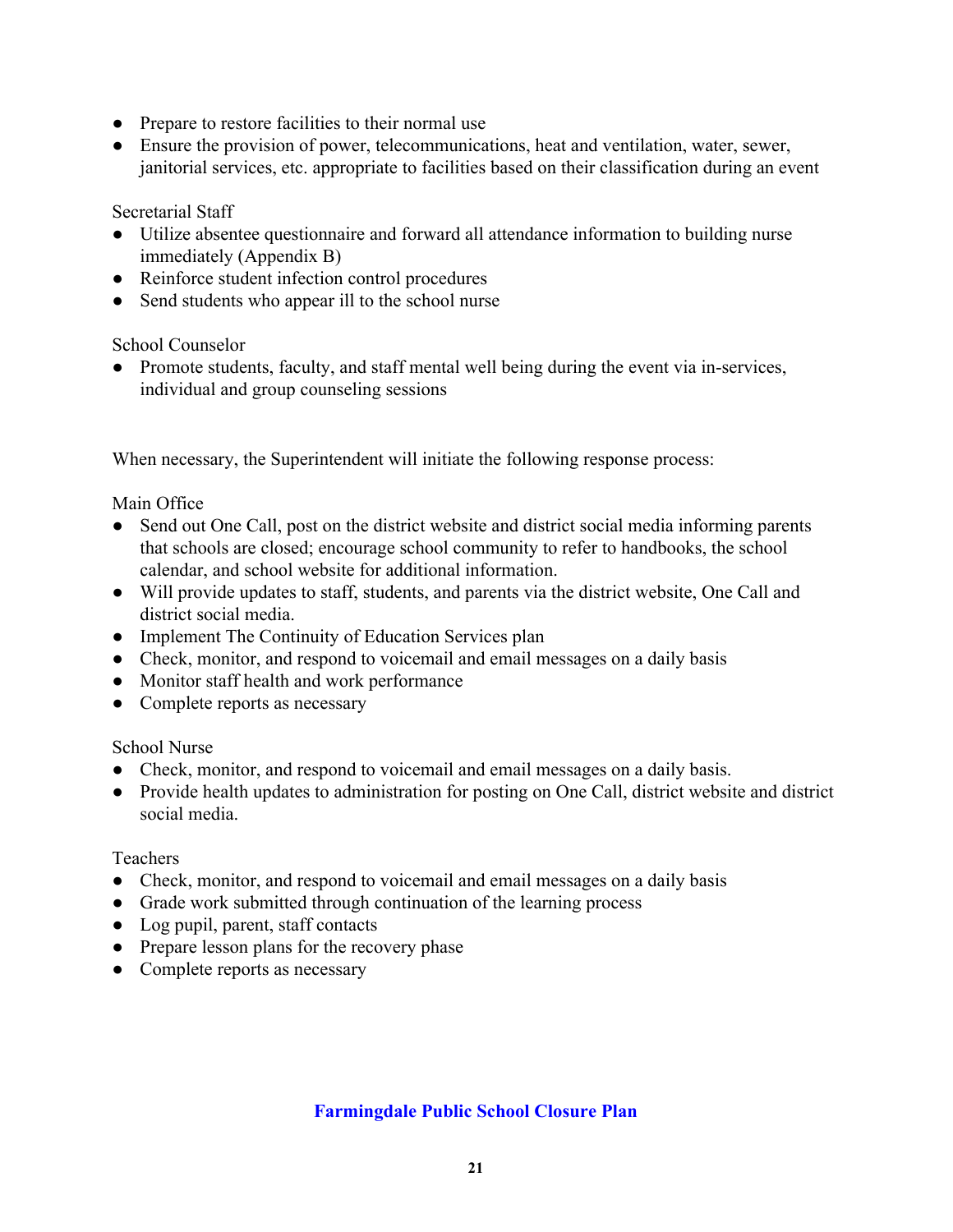# **Webmaster**

- Send out One Call messages and relevant information as necessary on a regular basis.
- Regular update of district website.

# Custodial Staff

- Restock ample supply of sanitizing supplies.
- Take appropriate actions to minimize the risk of viral transmission in school facilities to the greatest extent possible.
- Prepare to restore facilities to their normal use.
- Ensure the provision of power, telecommunications, heat and ventilation, water, sewer, janitorial services, etc. appropriate to facilities based on their classification during an event.

# Secretarial Staff

• Per NJDOE guidance on attendance, any day that the school is closed but instruction is being provided in compliance with the 180-day requirement, all students can be recorded as present unless the district knowingly determines a student was not participating in any such instruction during health-related closures.

### Counselor

- Will check, monitor, and respond to voicemail and email messages on a daily basis.
- Psychological first aid will be provided as necessary.

# **EQUITY OF ACCESS TO TECHNOLOGY, INTERNET, AND REMOTE LEARNING EXPERIENCE DURING PUBLIC HEALTH-RELATED SCHOOL CLOSURE**

Equity of Access to Technology and Remote Learning Experiences:

- Farmingdale School District conducted a technology and device access survey to all registered families, PK-8 and teaching staff
- All instructional staff are provided a district-issued device that will be used to facilitate remote learning opportunities
- Students without devices at home were issued a district device
- Families continued to pick up devices throughout school closure
- District has currently given out 55 devices to date
- District identified family without internet and provided it to the family through the use of a hot spot, free of charge.
- All staff and students currently have a working device and internet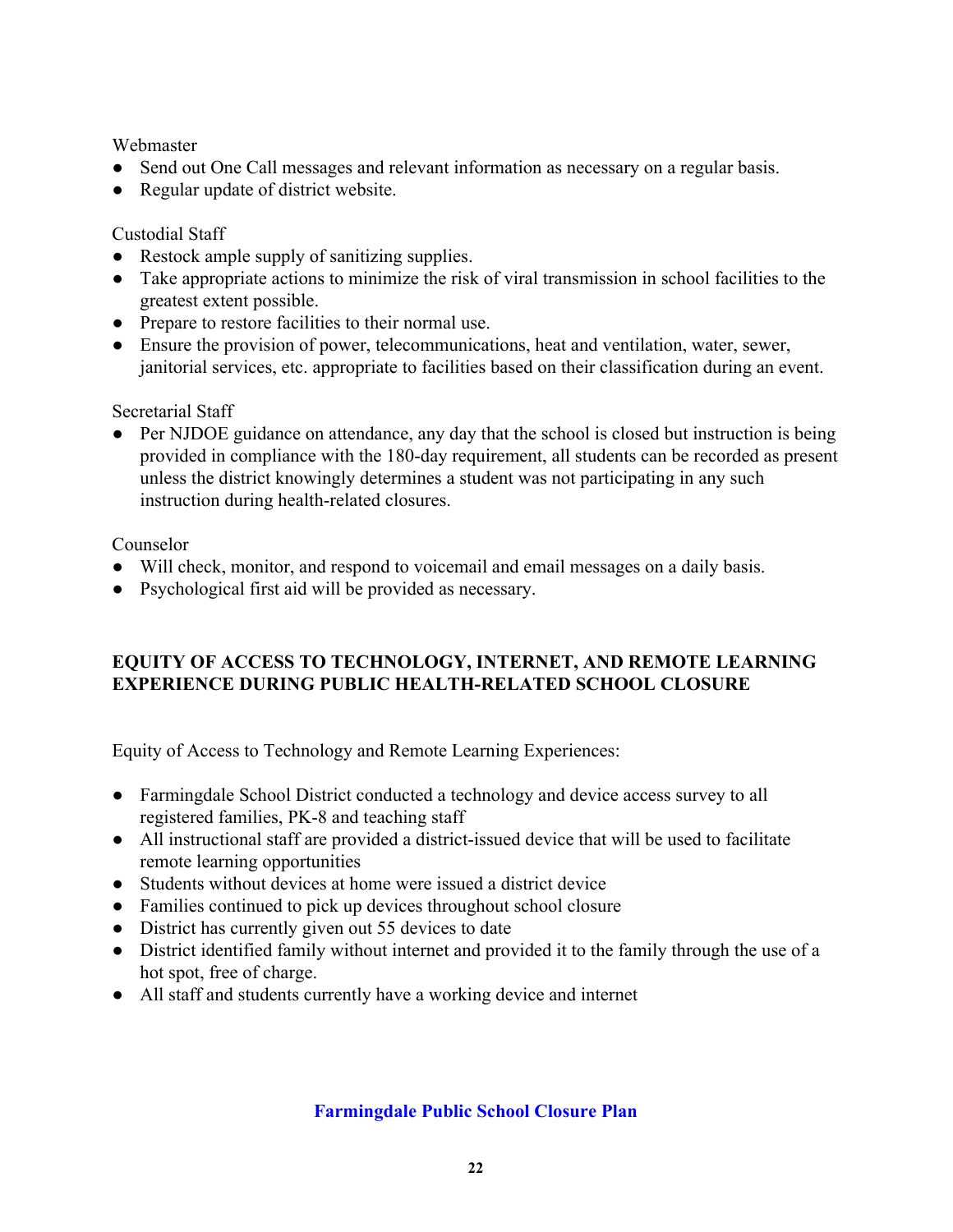# **Continuity Planning - Pandemic Outbreak Continuity of Learning**

Continuity of operations ensures the preservation of student and staff welfare and maintains the district's educational mission. In the event of a pandemic crisis which requires the closing of school, the following alternative methods of instruction will be implemented by the teaching staff with the assistance of district and school-based administration.

In order for all students to have access to curriculum during an extended absence, the actions below will be taken for those without access to an internet connection.

● Hard copies (printed assignments with directions) will be available for each grade level assignment as outlined in the chart below.

Parents and students can continue to communicate with teachers and principals via the normal channels of email and/or the REMIND APP and district website regarding the assignments provided. Pre-K through 2nd grade teachers also communicate with parents via the Seesaw APP.

Our outreach efforts to parents regarding internet access at home revealed that approximately 10 students out of 170 students do not have devices at home. Those students will be provided with district-issued Chromebooks, which will enable them to access Google Classroom and other educational online resources.

\*Update-since this original plan was developed an additional 45 devices were given out for a total to date of 55 devices.

Teachers will use Google Classroom to post announcements and assignments, answer questions, guide students through their learning, and stay connected throughout the school closing. All assignments will be modified and differentiated as needed in the delivery of a student's program.

For our Kindergarten and Grade 1 students, learning activities will be provided through teacher websites and the Seesaw APP. Preschool instruction will be provided primarily through a mixture of activities that include use of the Seesaw APP, home learning activity kits and live ZOOM sessions with students.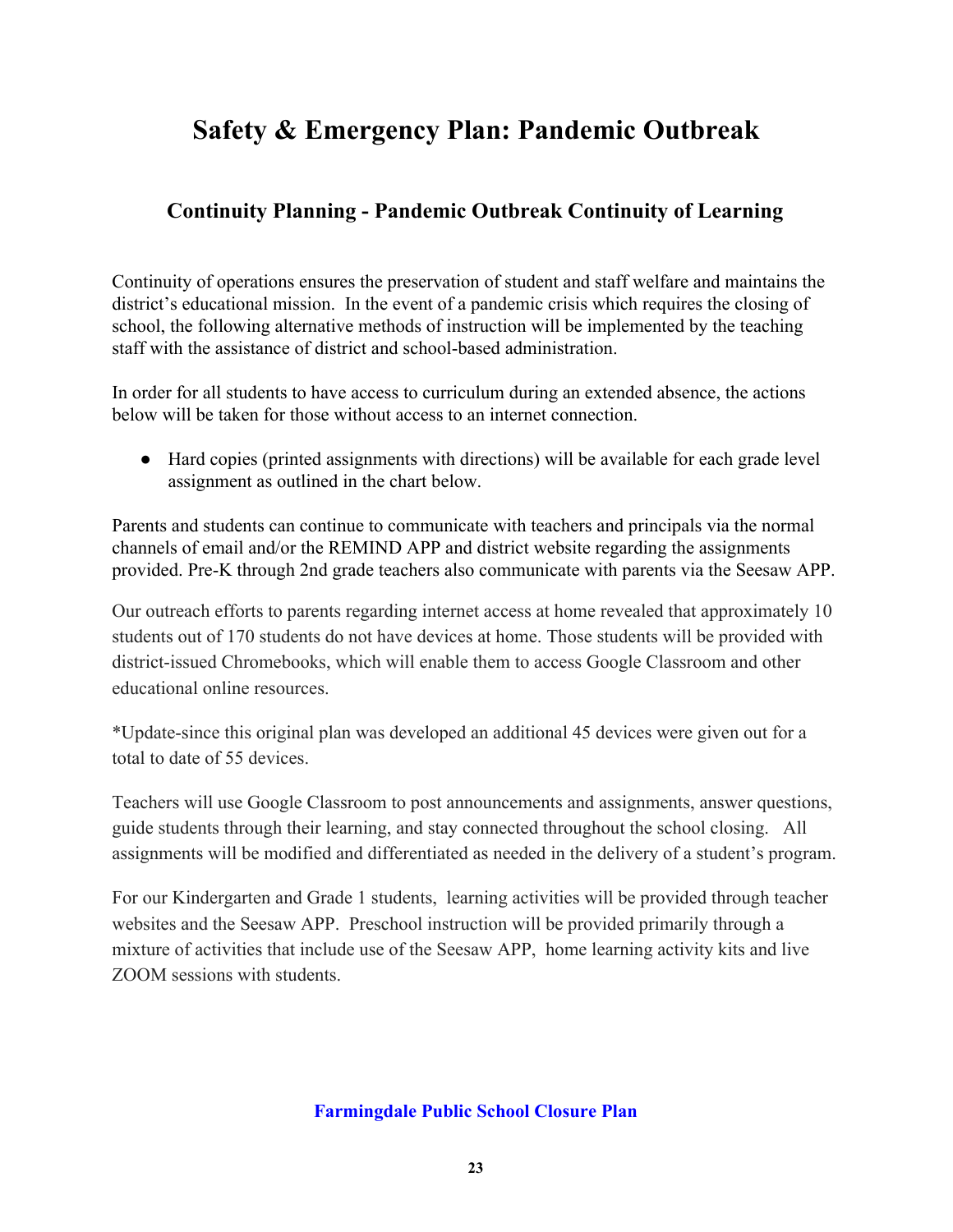Students will receive four hours of instruction per day. Teachers have already begun to prepare students to access online learning platforms. Teachers will be actively available to students for four hours per day through Google Classroom and email to provide instruction and answer questions.

Students in grades 2-8 will be expected to log onto Google Classroom each day to access assignments and announcements posted by their teachers. If a situation arises which prevents students from completing assignments, those students will be able to turn in assignments upon the return to school.

Below is an outline of expectations:

| <b>Grade Bands</b>         | <b>Instructional Resource</b>                                                                                                                | <b>Comments</b>                                                                                                                                                                                                                                                    |  |
|----------------------------|----------------------------------------------------------------------------------------------------------------------------------------------|--------------------------------------------------------------------------------------------------------------------------------------------------------------------------------------------------------------------------------------------------------------------|--|
| Pre-K                      | Family Kit provided to each student<br>prior to school closing. Pre-K also<br>uses the Seesaw APP and provides<br>live Zoom sessions.        | Preschool staff will work together to<br>gather hard copy resources and<br>provide Family Kits ASAP.<br>Preschool staff will post copies of                                                                                                                        |  |
| Pre-K Special<br>Education | Assignments based on goals and<br>objectives stated in Individual<br>Education Plan (IEP).                                                   | these resources on their teacher<br>pages on the district website.                                                                                                                                                                                                 |  |
| $K-1$                      | Reading, Writing, Math, Science,<br>Social Studies - Daily<br>Health, STEAM, Art, Music,<br>Spanish - follow usual instructional<br>schedule | Assignments provided via school<br>website/Seesaw APP, Remind APP,<br>and prepared packets for students<br>without internet/digital access                                                                                                                         |  |
| $2 - 5$                    | Language Arts, Math, Science,<br>Social Studies - Daily<br>Health, STEAM, Art, Music,<br>Spanish - follow usual instructional<br>schedule    | Assignments provided via Google<br>Classroom, district and school<br>websites, and prepared packets for<br>students without internet/digital<br>access. Teachers and students also<br>use Flipgrip, Screencastify, iReady<br>and additional online learning tools. |  |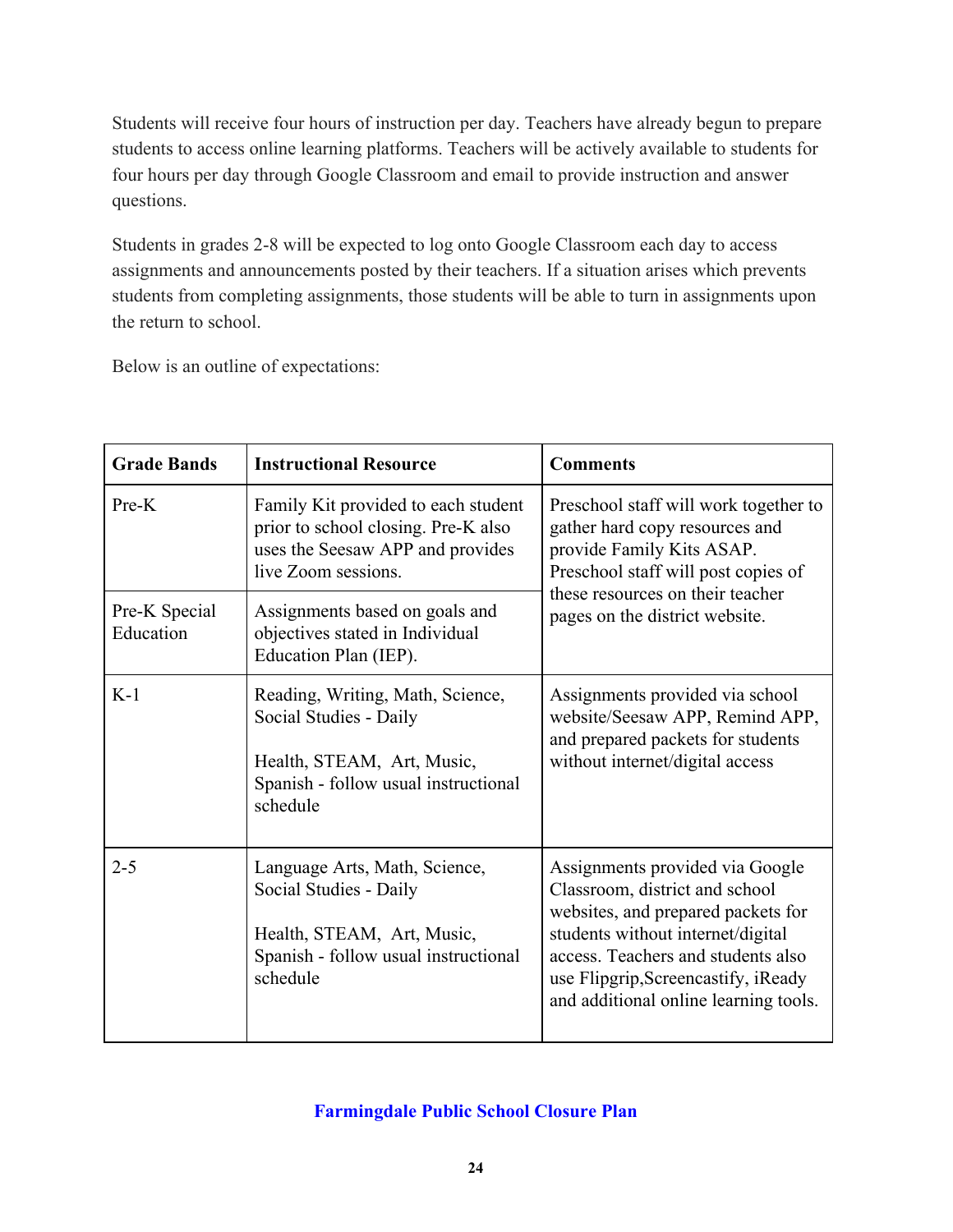| <b>Grade Bands</b>                      | <b>Instructional Resource</b>                                                                                                                                                                                 | <b>Comments</b>                                                                                                                                                                                                                                                    |
|-----------------------------------------|---------------------------------------------------------------------------------------------------------------------------------------------------------------------------------------------------------------|--------------------------------------------------------------------------------------------------------------------------------------------------------------------------------------------------------------------------------------------------------------------|
| $6 - 8$                                 | Language Arts, Math, Science,<br>Social Studies - Daily<br>Health, STEAM, Art, Music,<br>Spanish -follow usual instructional<br>schedule                                                                      | Assignments provided via Google<br>Classroom, district and school<br>websites. Teachers and students also<br>use Flipgrip, Screencastify, iReady<br>and additional online learning tools.                                                                          |
| Special<br>Education<br><b>Students</b> | Language Arts, Math, Science,<br>Social Studies - Daily<br>Health, STEAM, Art, Music,<br>Spanish - follow usual instructional<br>schedule<br>Modifications/Accommodations<br>provided in accordance with IEPs | Assignments provided via Google<br>Classroom, district and school<br>websites, and prepared packets for<br>students without internet/digital<br>access. Teachers and students also<br>use Flipgrip, Screencastify, iReady<br>and additional online learning tools. |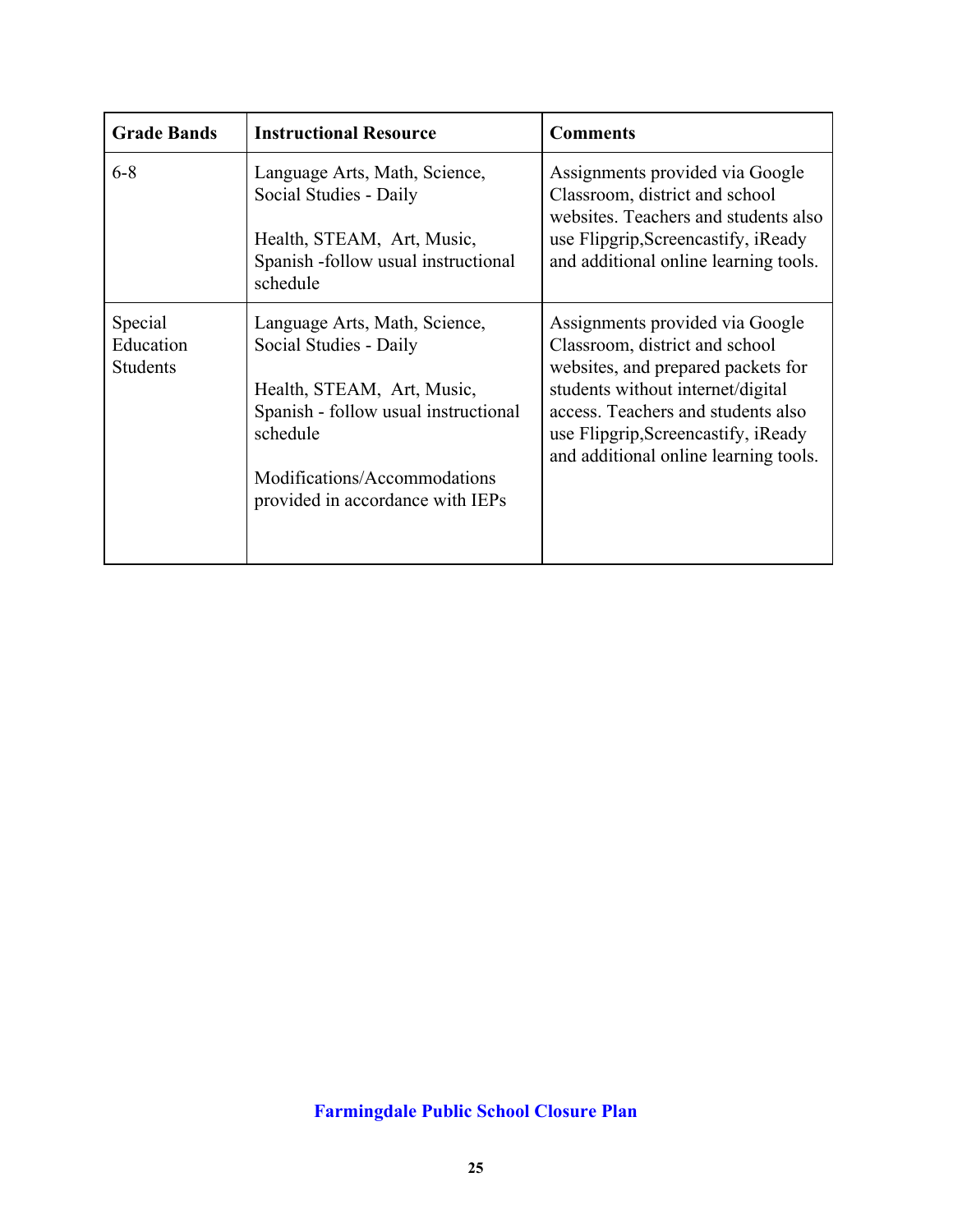# **Continuity Planning - Pandemic Outbreak Student Support Plan**

**Section 504:** School Counselor to monitor and provide additional support per individual plans.

**Students With Individual Education Programs (IEP):** Farmingdale School District recognizes that each child has specific learning needs that will need to be considered in the development of remote learning experiences. Through the use of remote learning, teachers will continue to provide appropriate modifications to assignments via Google Classroom, live lessons via Zoom, Flipgrip,Screencastify, iReady and additional online learning tools. Special Education teachers will level and differentiate assignments and distribute those assignments using the tools mentioned above. Teachers deliver small group and individual instruction through Zoom classes that are provided on a regular basis.

Teachers will document student participation in instructional times, as well as completion of assignments measuring student progress towards their grade-level standards as well as Individual Education Plan Goals.

Child Study Team members will communicate with parents, I & RS Team members, and teachers to support at-risk students during the school closure.

CST & Related Service Providers will communicate with staff and families virtually using school district online platforms or communication methods. They will check in with families and students on their caseload to ensure services are implemented in accordance with IEPs to the greatest extent possible CST and Related Service Providers will continue to document communication with teachers, students and families in a remote log.

CST & Related Service Providers will complete all required reports, IEPs and paperwork remotely.

Written notification and invitations to meetings will be sent to parents electronically. Secretaries and CST members will follow up with phone calls to ensure parents and guardians receive written notification. All required meetings, including Annual Reviews, Initial Identification, Re-Evaluation Planning, IEP Revision, and Eligibility Meetings will be conducted virtually through an online platform such as Zoom or Google Meet. All paperwork will be shared with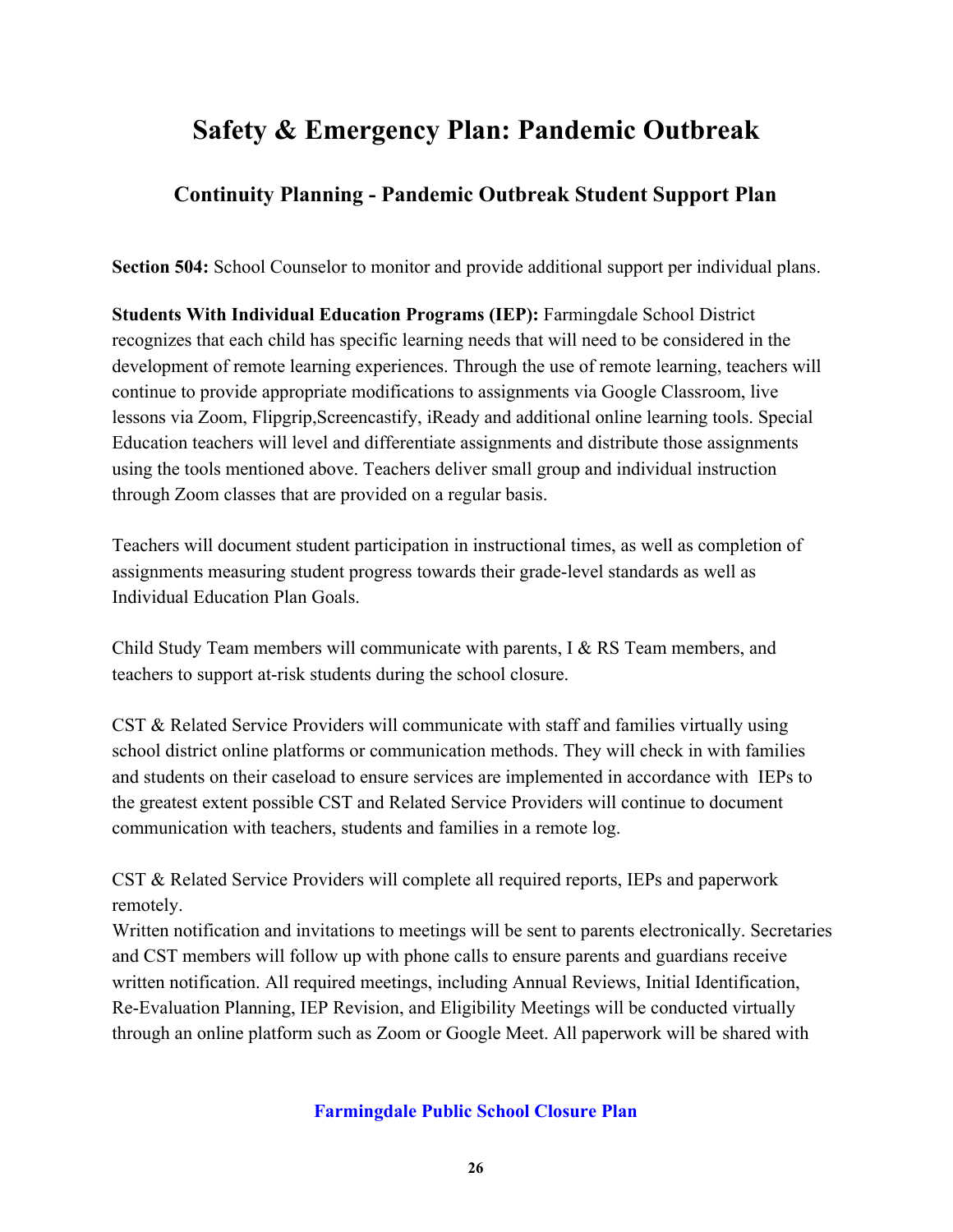parents electronically, via email, at the conclusion of the meeting. Parents who require a hard copy will get one mailed to them, at their request.Child Study Teams will stay within the guidelines of IDEA for timelines, to the greatest extent possible.

Any evaluations that can be completed virtually are continuing. If the evaluations must be completed in person (due to standardization), then parents are notified that these evaluations will continue when the district reopens. All communication and documentation is being noted in IEPs via IEP direct.

#### **Students Receiving Related Services (Occupational Therapy, Speech, and Physical**

**Therapy):** Effective April 1, 2020 telepractice is permitted to provide eligible students counseling and OT, PT, and speech therapies. Farmingdale's related service providers will use telepractice to provide services as per individual student's IEPs and will be moving forward on new goals set forth in IEP's.

#### **Attendance**

All students are expected to participate in daily distance learning activities and live and pre-recorded meetings/videos. Teachers will take daily attendance based on student work submitted, participation in virtual meetings, and digital correspondence (email, Google Classroom, Zoom, SeeSaw and/or FlipGrid). Teachers will make every effort to communicate with families if a student is not participating or submitting work. If a student does not access online instruction due to sickness, death in the family, etc., he/she will be marked absent. Accommodations will be made by teachers for these students to complete missed assignments. For students who are not meeting grade level expectations, remedial opportunities are being offered. Teacher mentors are utilized to support and act as a liaison between students, parents, and teachers to help identified struggling learners complete assignments to the best of their ability. In addition, the revised grading policy will assist students in successfully meeting the requirements for promotion and graduation. A district communication tool has been created to track interaction with students and families that need check-ins. This communication tool is reviewed daily by our school counselor and nurse. Both staff members work together to contact and communicate with families to offer support and check in on any uncompleted work. Additionally, staff communicate to the principal if they have concerns about the level of student participation and/or attendance. Attendance does not factor into student discipline.

The district attendance policy may be accessed via the following link: [https://www.straussesmay.com/seportal/Public/DistrictPolicy.aspx?policyid=5200&search=5200](https://www.straussesmay.com/seportal/Public/DistrictPolicy.aspx?policyid=5200&search=5200&id=99cced1b6c3d42cf98f7dc16673273dc) [&id=99cced1b6c3d42cf98f7dc16673273dc](https://www.straussesmay.com/seportal/Public/DistrictPolicy.aspx?policyid=5200&search=5200&id=99cced1b6c3d42cf98f7dc16673273dc)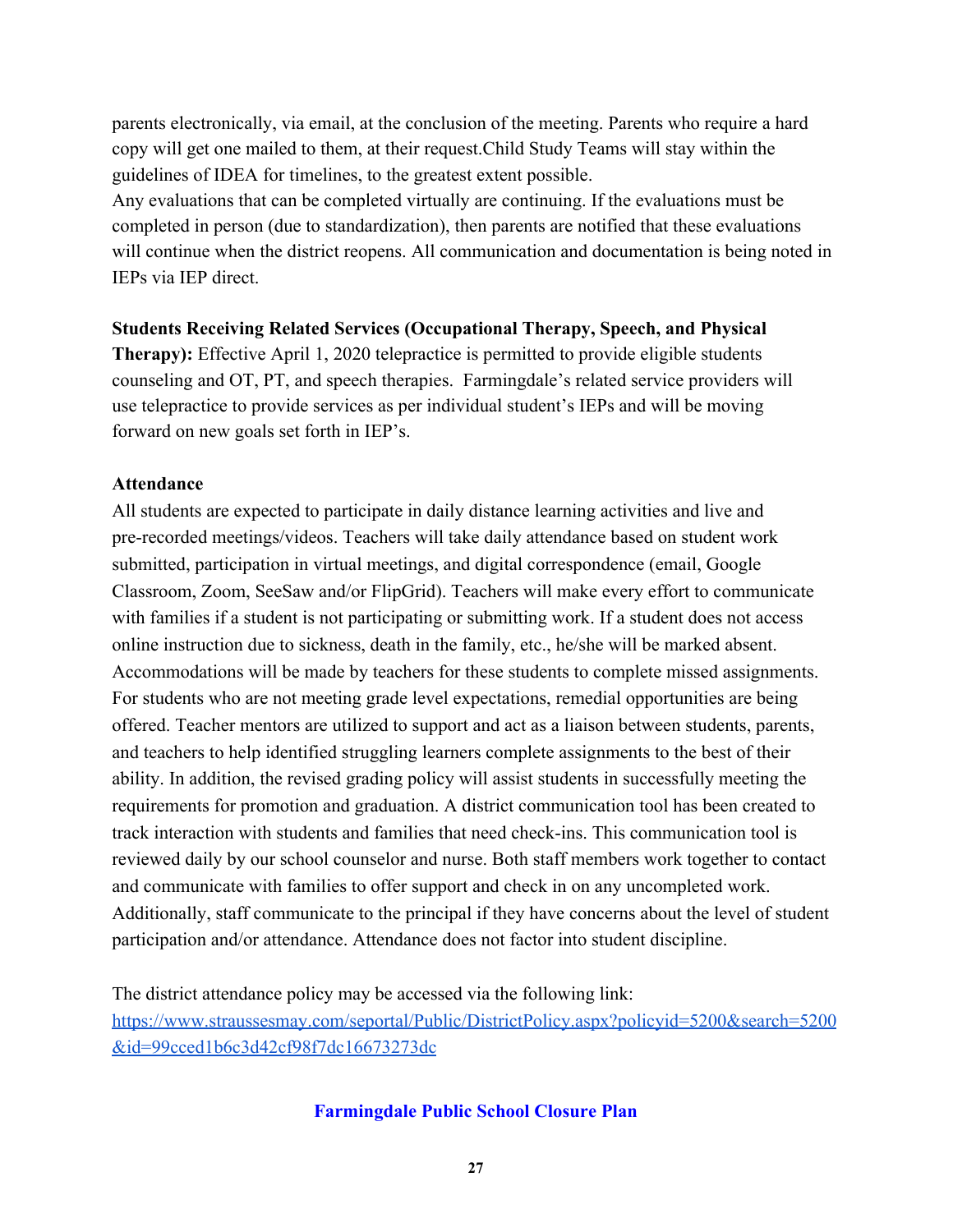#### **Mentors**

Additional staff members are assigned as mentors to identified students who need additional support in completing daily assignments. This is done through a committee approach and once a variety of other strategies have already been tried by the classroom teacher to increase participation. A mentor regularly checks in with the student and family and schedules Zoom sessions to assist with work completion.

ELL Program- The Farmingdale School District does not currently have any English Language Learners.

#### **Summer Programming**

#### **Extended School Year for Students will Disabilities**

The Individual Education Plan Team shall make an individual determination regarding the need for an extended school year program. An extended school year program will be provided in accordance with the student's IEP when an interruption in educational programming causes the student's performance to revert to a lowered level of functioning and recoupment cannot be expected in a reasonable length of time. The Individual Education Plan Team shall consider all relevant factors in determining the need for an extended school year.

The Farmingdale School District will provide an Extended School Year program to those students eligible through a virtual platform, unless otherwise directed by the NJDOE. Instruction and Related Services will be delivered in accordance with the student's IEP, to the greatest extent possible.

The Extended School Year Program will run from July 6, 2020-August 6, 2020, Monday – Thursday  $8:15 - 12:15$ pm.

Appropriately certified teachers will be assigned to students and will develop instruction that will be delivered virtually through the use of regularly scheduled ZOOM meetings. The Special Education teacher will tailor instruction to the student's individual needs in the most appropriate method for remote learning. Appropriate accommodations and modifications will be made for students based on their IEP and individual needs.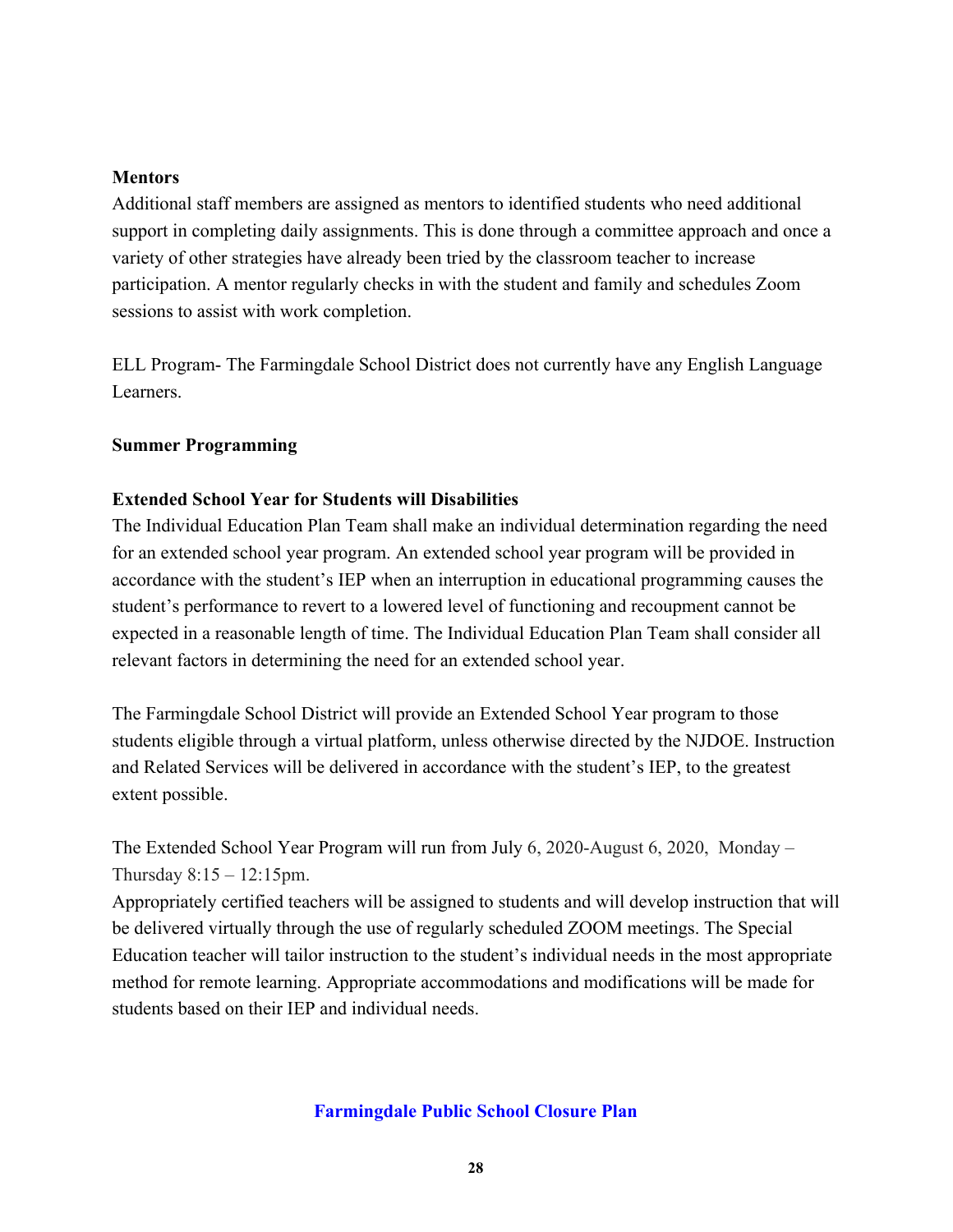Related Services will be provided virtually during the Extended School Year Program, to the greatest extent possible.

# **Project SOAR (SUMMER OPPORTUNITIES FOR ACADEMIC READINESS)- Title I-Extended Learning Program- July 6 -August 6, 2020**

Farmingdale is currently developing a new extended learning program for students with the use of Title I Funds. This program will be provided virtually unless otherwise directed by the NJDOE. Current Title I students qualify for this program, however we have also expanded the multiple measures used to identify students to include students struggling with remote learning. Identified special education students (not eligible for ESY) will also be included. Instructors will provide small group and one on one instruction related to skill gaps as identified from various data points such as benchmark assessments.

The district action team and appropriate staff are currently discussing and developing a plan to assess learning loss and create an initial plan for addressing same. The goal of our newly developed Project SOAR program will be to address learning loss for our most at-risk students identified.

# **Graduation**

Based upon the guidance from the NJDOE, Farmingdale is planning a virtual 8th grade graduation ceremony.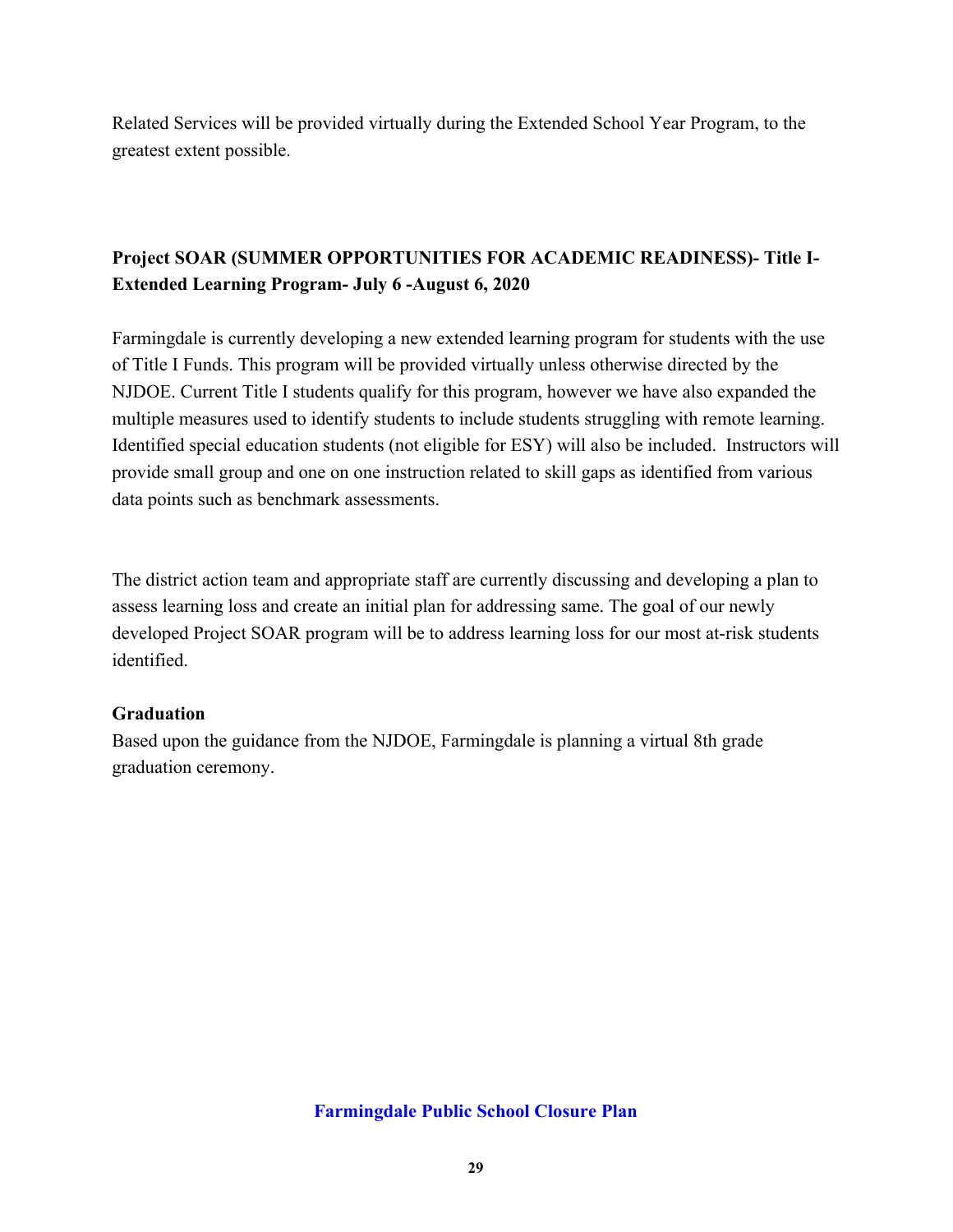# **Continuity Planning - Pandemic Outbreak Information Technology Plan**

Information Technology - Information Technology will continue regular functioning onsite to support teachers and to ensure the servers, WiFi, and the internet are functioning so teachers can provide distance learning. In the event the office is closed, the Information Technology Department will be able to access most systems remotely. They will have to be on call in the event the internet, servers, etc. are not working and they must come onsite to make the repair.

# **Continuity Planning - Pandemic Outbreak Finance/Payroll Plan**

Accounts Payable/Payroll/Purchasing - The Business Office will continue regular functioning onsite. In the event the Business Office is closed, each Business Office employee will have a district computer to continue operations off site. Each employee will be responsible for going onsite to pick up any paperwork needed, or by making arrangements for delivery, to continue all essential operations.

Payroll - All employees who are salaried will continue to receive their salary as per the payroll dates established at the beginning of the year. All overtime pay and hourly employees may experience a delay due to the approval process of time sheets and availability of supervisors.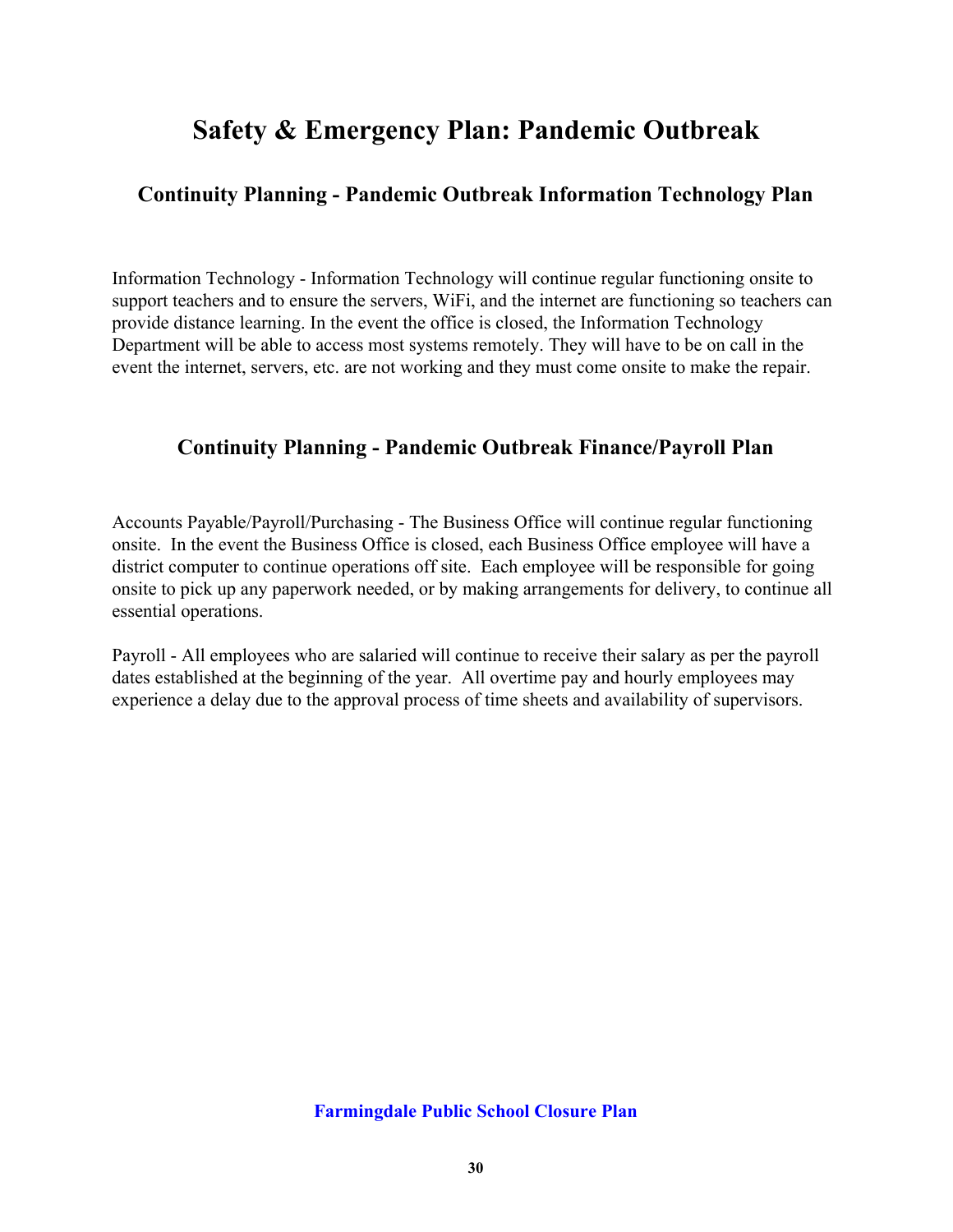# **Continuity Planning - Pandemic Outbreak Facilities & Supply Plan**

- The BA/Supervisor of Buildings & Grounds will continue to take appropriate measures to minimize, to the greatest extent possible, the risk of viral transmission in the school facilities with vigorous cleaning policies and practices which include (but are not limited to) on a daily basis:
	- Filling of soap and hand sanitizers
	- Ensuring all paper towel holders are filled and functioning at all times
	- Sweeping and wet mopping of all floors
	- Vacuuming of rugs
	- Cleaning and sanitizing of hard surfaces including water fountains, door knobs, work areas, computer keyboards, counter tops, railings, stairwells, and writing tools
	- Cleaning and sanitizing of bathrooms toilets, sinks, walls, floors
	- Cleaning and sanitizing of cafeterias tables, chairs, food lines
	- Cleaning of vents
- The BA/Supervisor of Buildings & Grounds ensures the provision of power, heat and ventilation, water, sewer, and janitorial services
- The BA/Buildings & Grounds will ensure ample storage of appropriate and adequate sanitation supplies such as soap, alcohol gel, and tissues in all bathrooms
- Supplies stock will be communicated to the Business Administrator once per week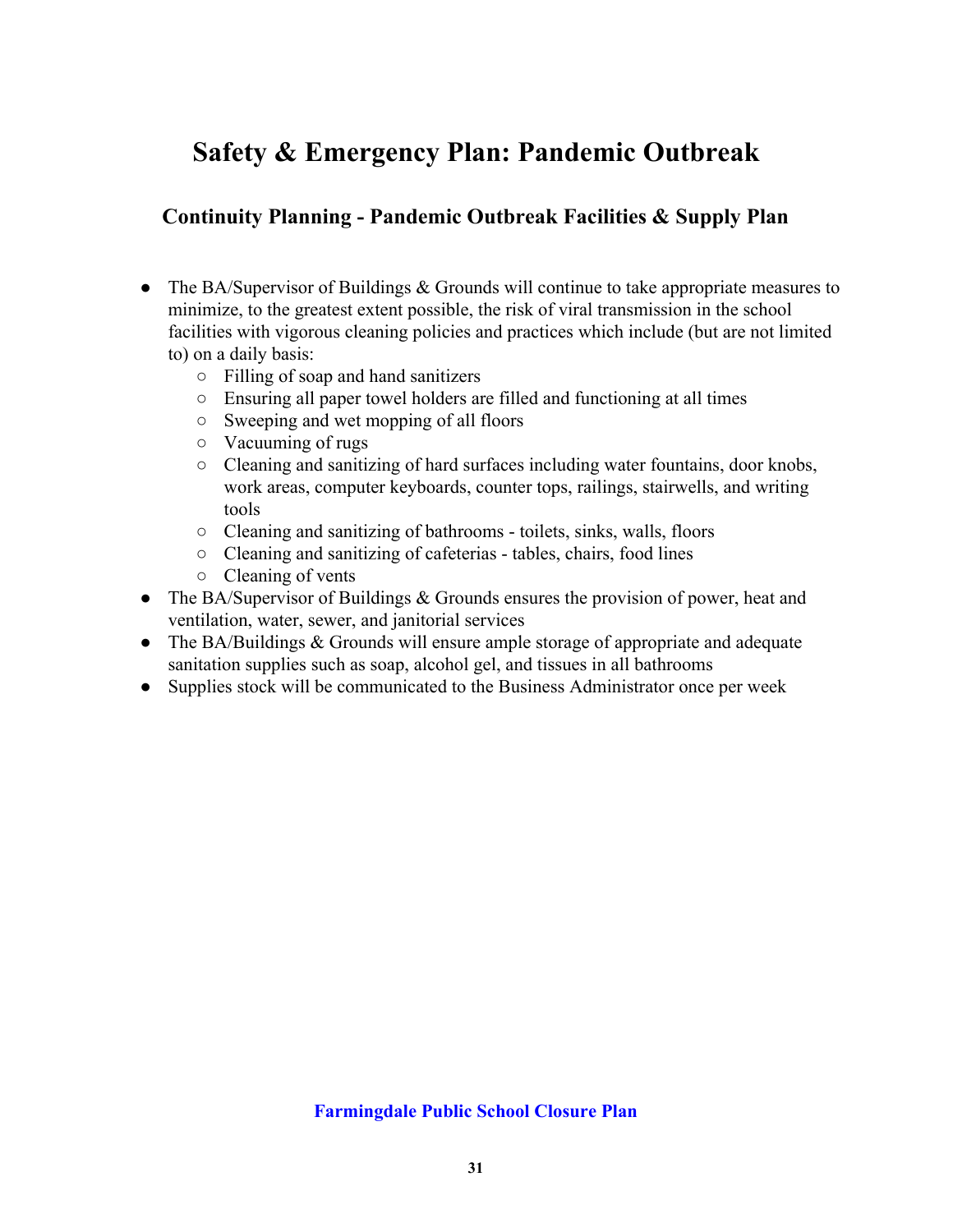# **Continuity Planning - Pandemic Outbreak Food Services & Nutrition Plan**

In the event of any school closure, the following plan will address continuing the nutrition for those students who are on a free or reduced meal plan as per District Policies 8500 Food Service; 8505 Local Wellness and Nutrition; 8550 Unpaid Meal Charges; 8540 School Nutrition Program.

Total number of eligible free and reduced lunch students: 47 Total number of students participating in free and reduced lunch pick up: 20

Update: All families are now eligible to receive free breakfast and free lunch (regardless of previous free and reduced status). Information was sent out via our ONE CALL System, district website and visual marquis sign in the front of the school. Additional families have signed up and have been receiving meals each week.

Business Administrator/Food Service

- Will arrange for food distribution as necessary.
- Will prepare bagged lunches for all students who qualify for free or reduced meals.
- Pickup locations and distribution times will be communicated to parents/guardians.
- The school will be the central location for all food service pickup.
- Aramark (our food service vendor through a shared service with Howell BOE) will provide bagged lunches for all students who qualify for free and reduced lunch.
- If a school in Howell School District closes and Farmingdale remains open, Aramark will endeavor to use a different school in Howell to produce the lunches.
- If the entire Howell School District closes while Farmingdale remains open, Aramark will try first to use a different school or district, such as Tinton Falls, to prepare and deliver the lunches.
- Our representative with Aramark, Edward Bridges, can be contacted at 732-300-6058.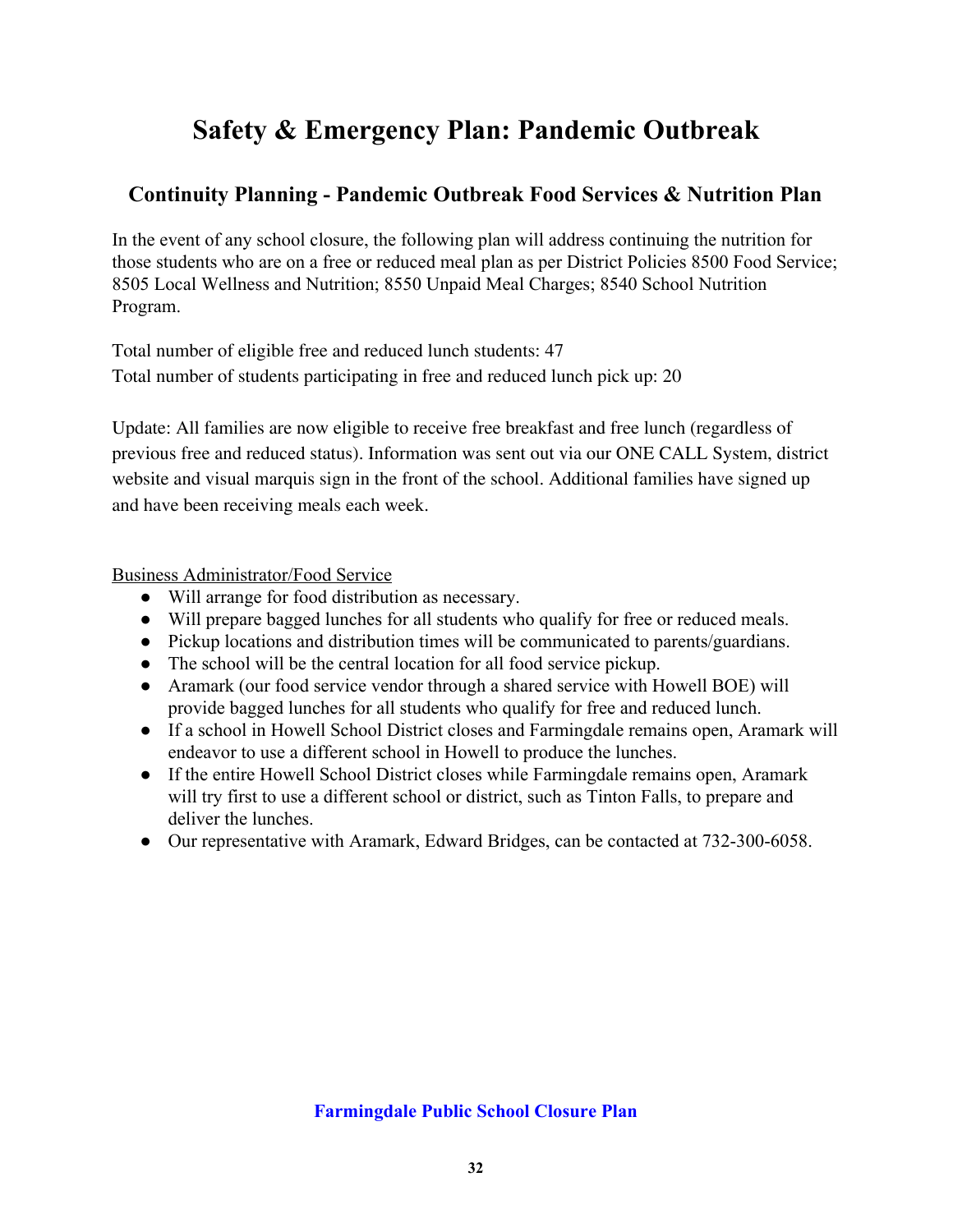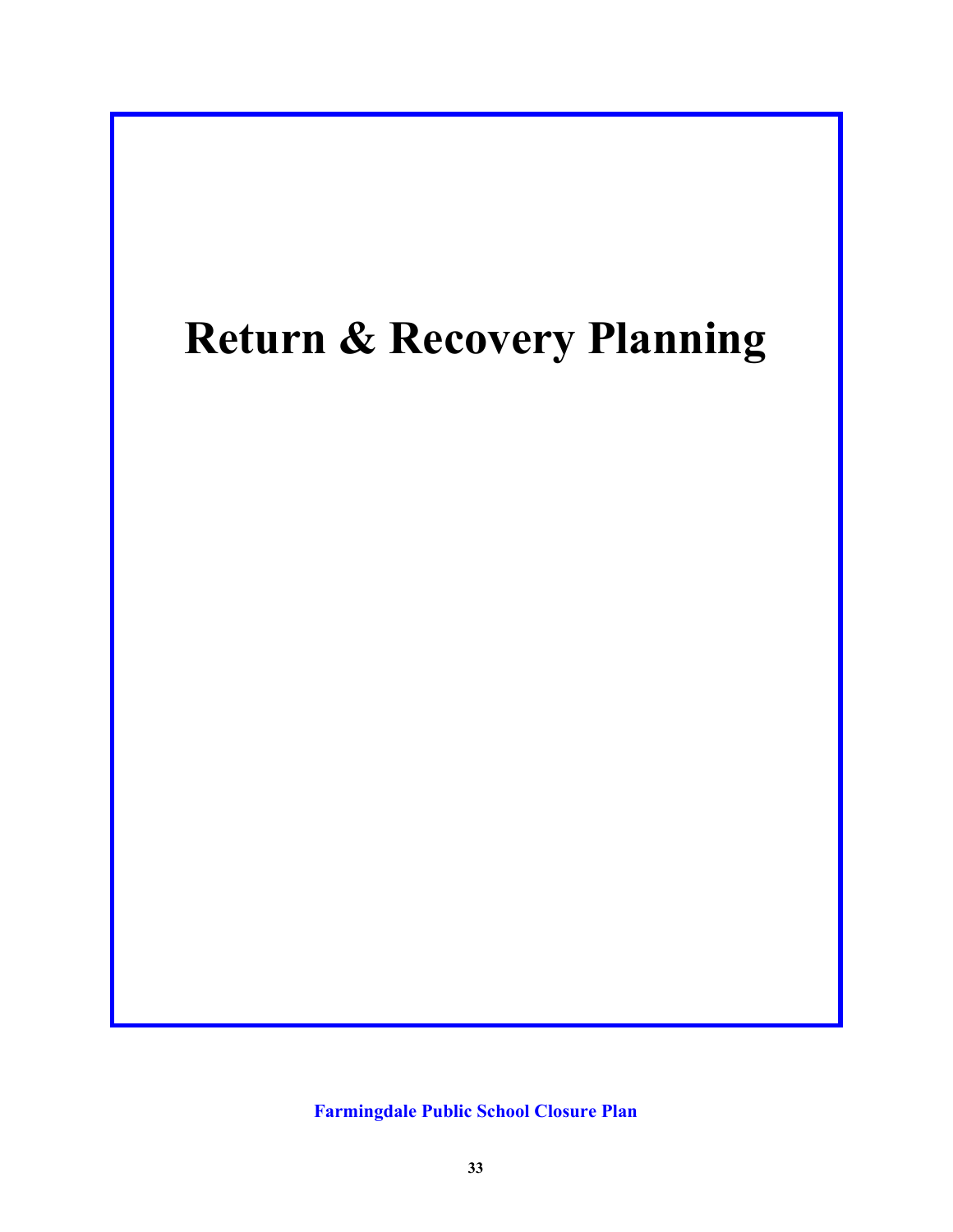# **Continuity Planning - Pandemic Outbreak Continuity Planning Protocol For Return and Recovery Process**

When necessary, the Superintendent will initiate the recovery process/return to school protocols. School closure days as a result of this pandemic will not result in an extended school year if permissible per NJDOE; ten-month staff will remain through June  $30<sup>th</sup>$  to complete any unfinished work.

Those students who can document illness to self or a member of the immediate family will have one additional month to make up missed work; extenuating circumstances will also be taken into consideration.

### Main Office

- Identify healthy staff to determine the feasibility of reopening schools
- The Superintendent will provide updates and the latest research information to staff, students, and parents via the district website and One Call
- If appropriate, the Superintendent will announce that Farmingdale Public School is to reopen
- Monitor and report absences to the main office

#### Superintendent

- Collaborate with the school nurse regarding all responsibilities
- Serve as the primary contact person and for all staff and parents
- Monitor grading and assist in the reestablishment of a positive school climate

#### School Nurse

- The school nurse will continue with surveillance reporting procedures, conduct student as well as staff assessments, communicate with parents/guardians as well as provide updates to administration
- The school nurse, in conjunction with the school doctor, will serve as the primary authority for sending home sick staff and students. Students and staff deemed ill and having pandemic related symptoms will not remain at school and should return only after their symptoms resolve and they are physically ready to return to school; they will be required to remain at home for the infectious period
- Student absences will be counted as excused and staff absences will be counted as sick days
- Students and staff not reporting to school due to pandemic related symptoms and illness are only required to call once during the pandemic period to report absences
- Follow up with students and staff who are deemed at high risk for pandemic related complications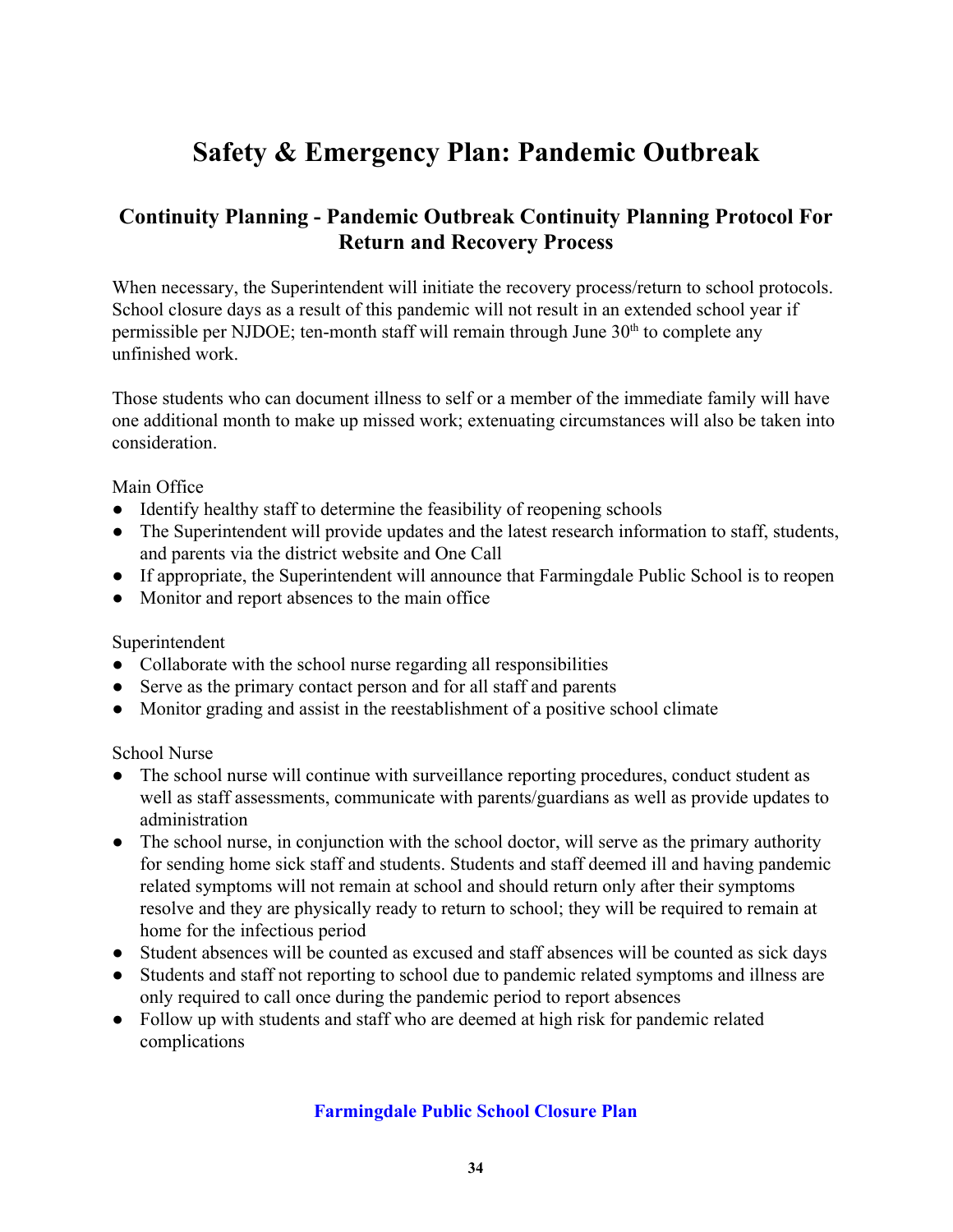**Teachers** 

- Reinforce student infection control procedures.
- Send students to the school nurse who appear ill.
- Each classroom teacher must maintain the structure of the class but have the class engage in a creative processing activity such as journal writing, discussion related to the event, tie in of content matter to the event; this must happen for a minimum of one day.
- Each classroom teacher should acknowledge the loss and/or event.

### School Counselor

- Promote students, faculty, and staff mental well being during the event via in-services, individual and group counseling sessions.
- Follow up with referrals.
- Follow up with students who called in/made contact during response.
- Stabilization groups will be conducted for students who cannot cope in the classroom setting.
- Coping groups will be conducted for the purpose of preventing post traumatic stress.
- Provide parents with support, information, and referral services.

# Secretarial Staff

- Utilize absentee questionnaire and forward all attendance information to building nurse immediately.
- Reinforce student infection control procedures.
- Send students to the school nurse who appear ill.

# Custodial Staff

- Ensure ample supply of sanitizing supplies and daily sanitizations.
- Ensure appropriate actions are taken to minimize the risk of viral transmission in school facilities to the greatest extent possible.
- Prepare to restore facilities to their normal use.
- Ensure the provision of power, telecommunications, heat and ventilation, water, sewer, janitorial services, etc. appropriate to facilities based on their classification during an event.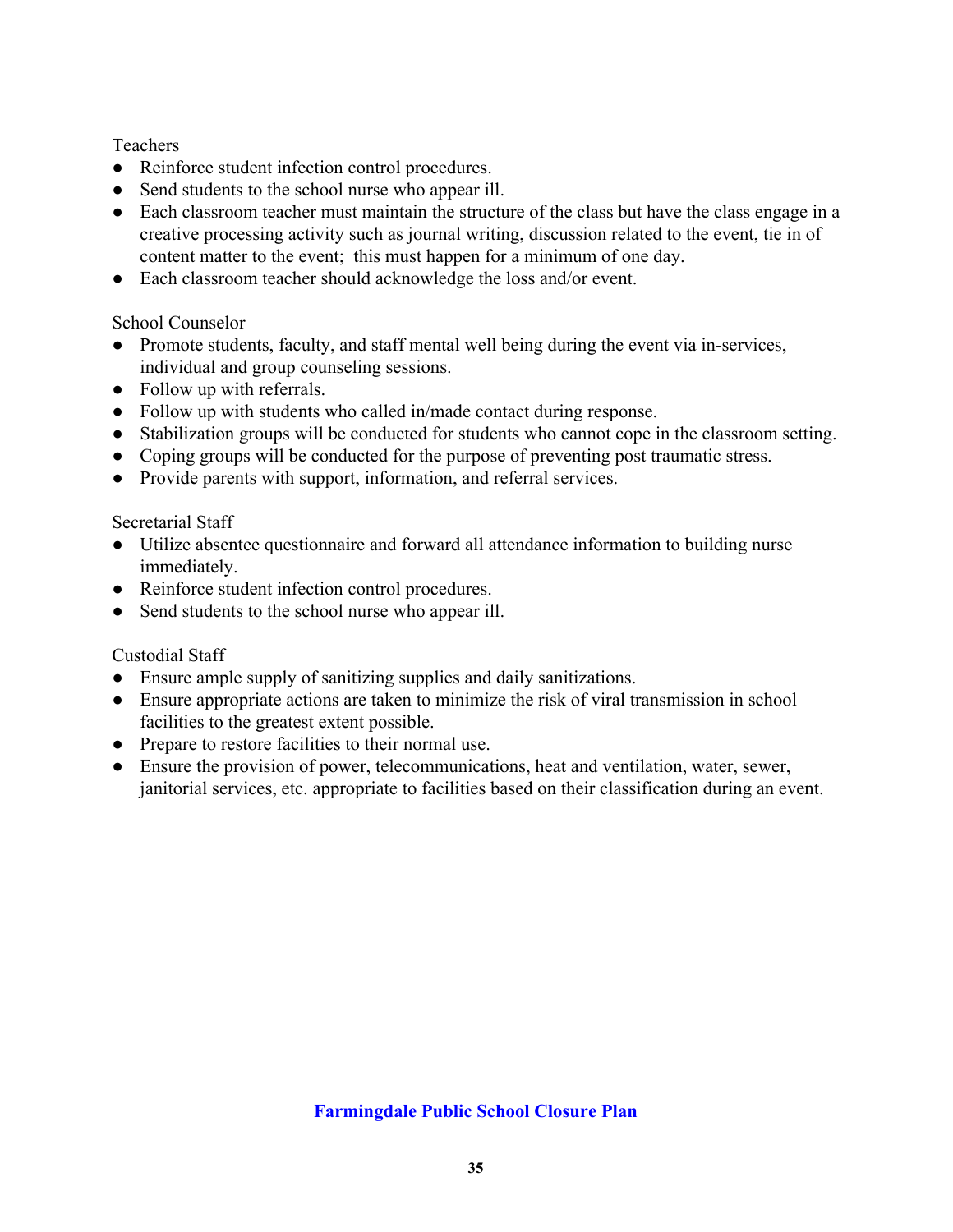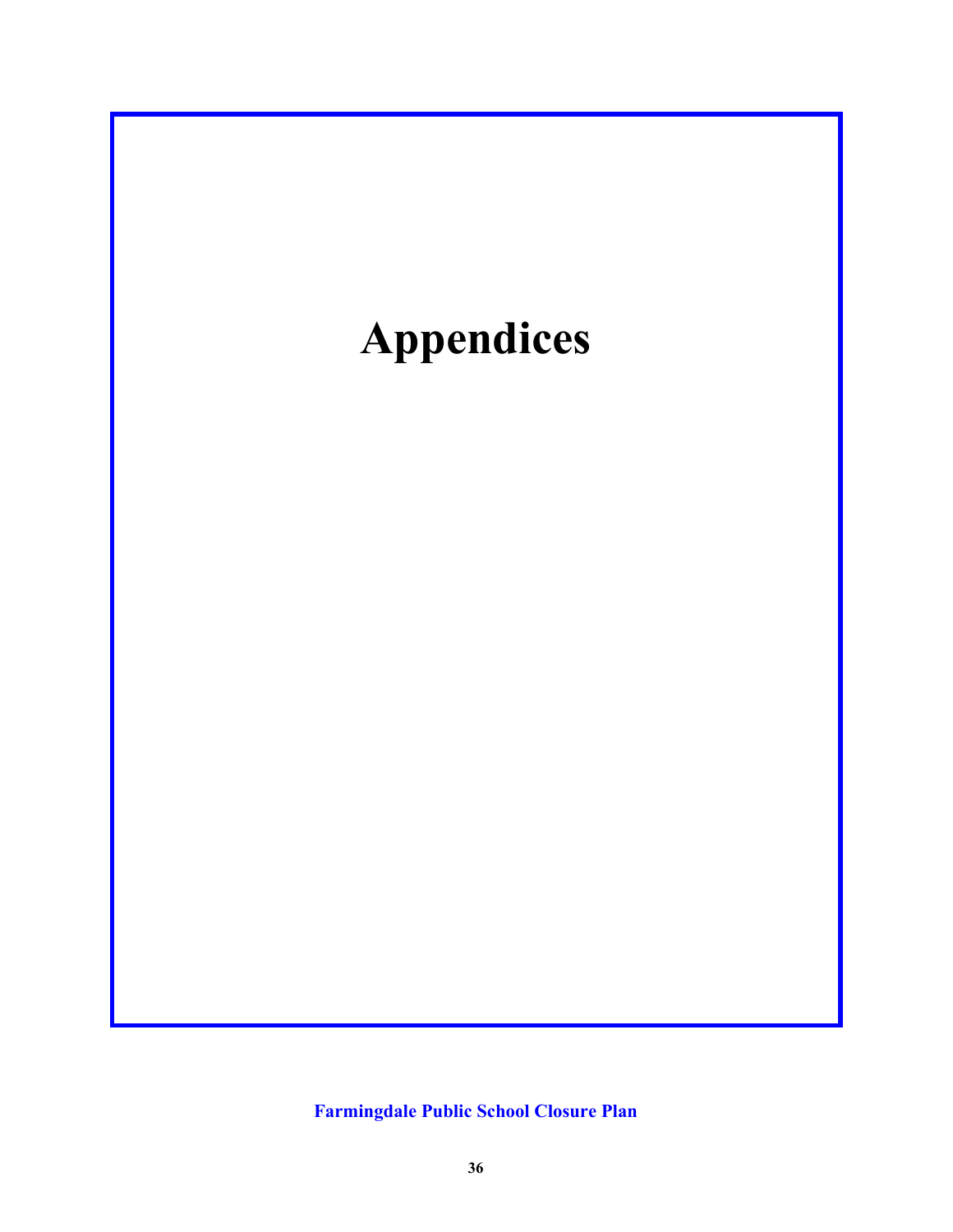# **Appendix A**

# Safety & Emergency Plan: Pandemic Outbreak

Preparation - Pandemic Outbreak School Secretary Contact Script

# **Secretary Response to Parent Inquiries Regarding Coronavirus**

# **Directions:**

- Secretarial staff will respond to parent phone calls by using the *Phone Script* below. If the parent requires more support, please refer to the school nurse.
- If the media contacts the school, take a message and inform the Superintendent.

# **Phone Script**

Thank you for your phone call. We have information for parents about the Coronavirus that is located on our district website. This information can be found on the Farmingdale School District Website under "Helpful Links".

If you have a more specific question, I can transfer you to the school nurse who can provide you with more information and assistance.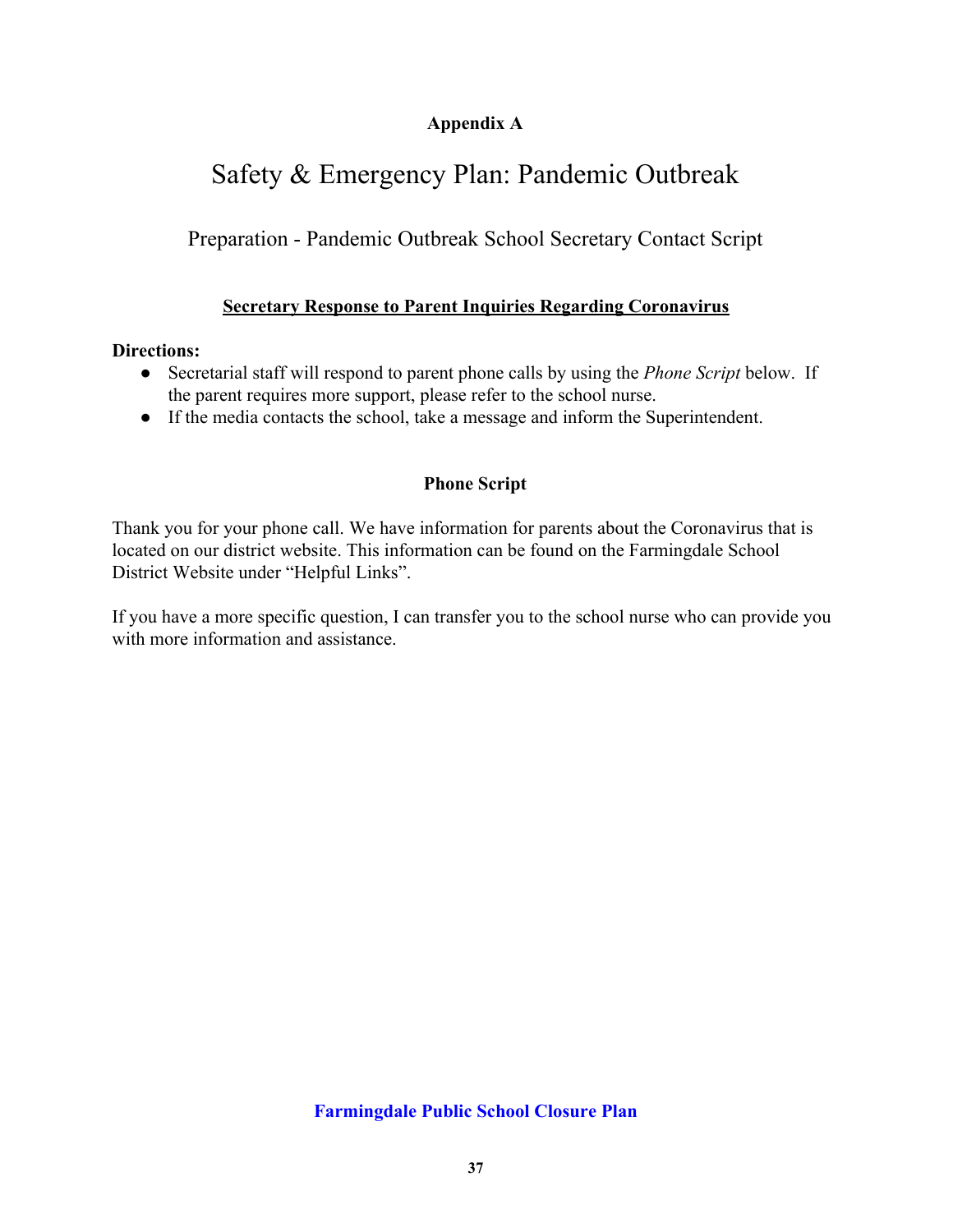## **Appendix B**

# Absentee Questionnaire for COVID-19

This form is to be completed by office staff if/when receiving a phone call for illness related reasons. This information is to be forwarded to the school nurse for informational purposes only.

| Student Name:                                         |     | Grade:                   | Date: |                |
|-------------------------------------------------------|-----|--------------------------|-------|----------------|
| Does your child:                                      | Yes |                          |       | N <sub>0</sub> |
| 1. have a fever                                       |     | (Temperature: )          |       |                |
| 2. have a cough                                       |     |                          |       |                |
| 3. shortness of breath                                |     |                          |       |                |
| 4. headache                                           |     |                          |       |                |
| 5. muscle aches                                       |     |                          |       |                |
| 6. under care of doctor                               |     |                          |       |                |
| 7. traveled out of the country                        |     |                          |       |                |
| 8. contact with people<br>who traveled out of country |     |                          |       |                |
| 9. quarantined                                        |     | (Voluntary: Involuntary: |       |                |

Please forward to the school nurse on a daily basis one hour after taking attendance.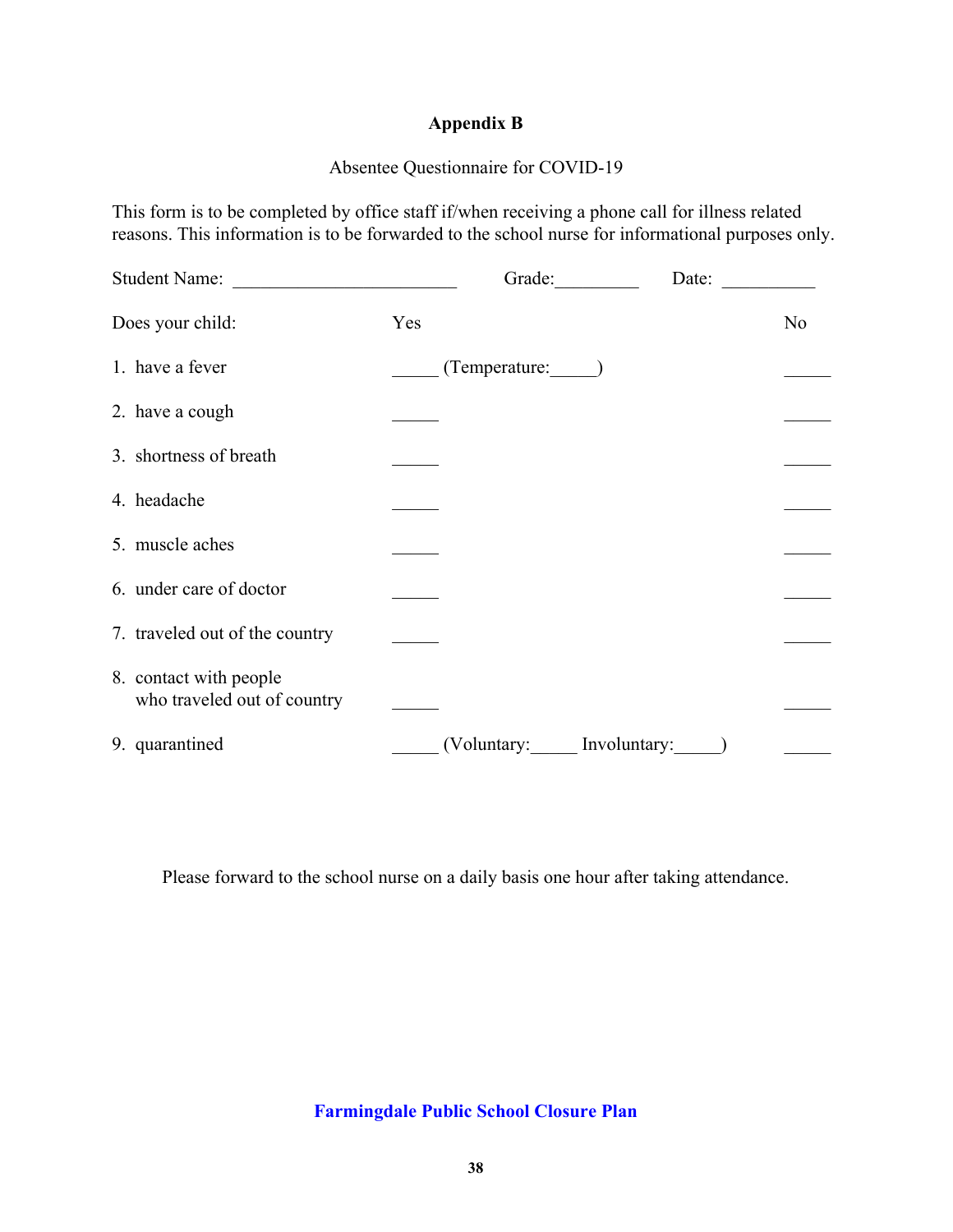# **Appendix C**

### **Daily Pandemic Census Log**

| <b>School</b> | Date | <b>Patient Category: Staff</b> | Student |
|---------------|------|--------------------------------|---------|
|               |      |                                |         |

Once pandemic has been confirmed as present in Monmouth County, use this form to log student and staff absences. This information will be kept confidential with the School Nurse and provided to the Health Department if requested.

| Name          | Symptoms | Absent: Yes/No |
|---------------|----------|----------------|
|               |          |                |
|               |          |                |
|               |          |                |
|               |          |                |
|               |          |                |
|               |          |                |
|               |          |                |
|               |          |                |
|               |          |                |
|               |          |                |
|               |          |                |
|               |          |                |
|               |          |                |
|               |          |                |
|               |          |                |
| <b>TOTALS</b> |          |                |